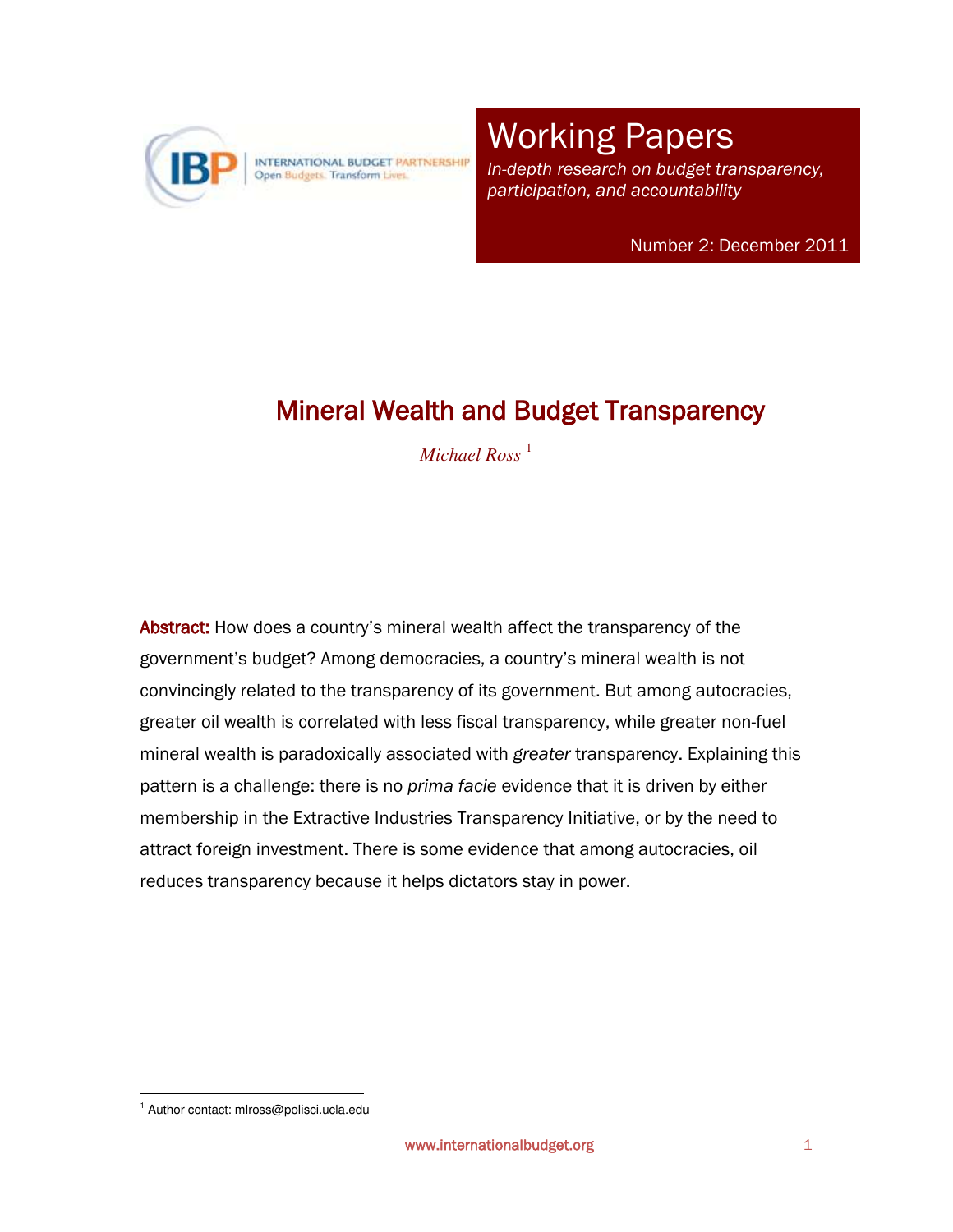## 1 Introduction

In recent years there has been growing interest in government transparency, in both the academic and policy worlds. Yet our knowledge about the causes and effects of transparency has been sharply constrained by three problems.

The first has been the availability of data. Recently this has begun to change: thanks to studies by Islam (2003), Hameed (2005), Rosendorff and Vreeland (2006), Bellver and Kaufman (2005), and International Budget Partnership (2008, 2010), we now have several ways to measure government transparency. Still, the most careful measures only cover recent years – allowing us to make broad comparisons across countries, but not comparisons within countries over time.

The second problem is endogeneity: even though we can show cross-national correlations between measures of transparency and other political and economic variables, it is hard to separate cause and effect. Greater transparency could cause less corruption, more investment, and greater fiscal discipline, but it could also be the result of these factors. These correlations could also be spurious, if both transparency and its observed correlates are jointly driven by other, unmeasured factors.

The final problem is identifying causal mechanisms. Even if we are confident that factors like democracy and foreign aid are causing greater transparency, we face major challenges explaining why – thanks to both the limited number of years for which transparency data are available (which limits our ability to make within-country inferences), and the observational nature of these data.

This paper explores how a country's mineral wealth – both from petroleum and other sources – affects the transparency of the government's budget. Petroleum is the world's most widely-traded commodity: in 2009, it accounted for 14.2 percent of the world's trade.<sup>2</sup> Yet the industry is strikingly opaque. One study pointed out that "secrecy in the extractive industries is so commonplace that until recently, neither states nor companies have felt compelled to develop sophisticated arguments to defend it."<sup>3</sup> Many country-level studies have documented a profound absence of transparency in mineral-producing countries.<sup>4</sup>

This paper shows that among democracies, a country's mineral wealth is probably unrelated to the transparency of its government. But among autocracies, greater oil wealth is correlated with less fiscal transparency, while more non-fuel mineral wealth is paradoxically associated with *greater*  transparency.

 2 "BP Statistical Review of World Energy," (London: British Petroleum, 2010); UN comtrade online database, [http://comtrade.un.org/db/.](http://comtrade.un.org/db/)

 $^3$  Rosenblum, Peter and Susan Maples, "Contracts Confidential: Ending Secret Deals in the Extractive Industries," (New York: Revenue Watch Institute, 2009), p. 12.

<sup>4</sup> See reports by Global Witness, a London-based NGO, on the secrecy and misuse of petroleum revenues in Angola, Cambodia, Congo-Brazzaville, Equatorial Guinea, Kazakhstan, and Turkmenistan, available a[t www.globalwitness.org;](http://www.globalwitness.org/) and reports by another NGO, Publish What You Pay, on similar problems in Chad and Nigeria, available at [www.publishwhatyoupay.org.](http://www.publishwhatyoupay.org/)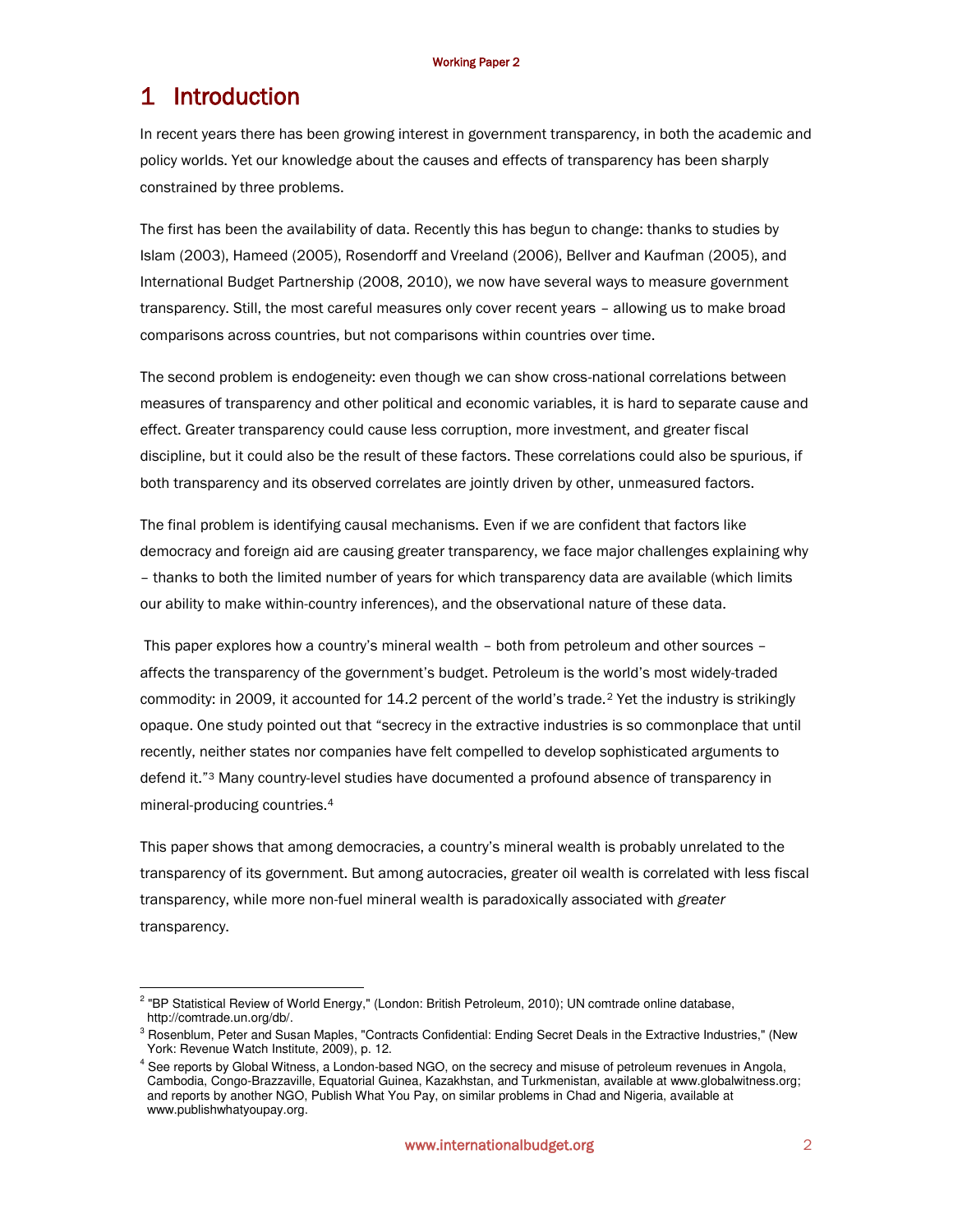Like most other studies of transparency, this analysis is limited to cross-national comparisons. But when looking at petroleum, it is less constricted by the endogeneity problem: there are good reasons to suspect that producing more oil will cause a government to become less transparent, but little chance – as I will argue below – that having less transparency will cause a country to produce more oil.5 Unfortunately, this still runs afoul of the third problem: explaining *why* mineral wealth seems to affect a country's transparency is still very difficult – although it is possible to unearth some clues. The paper documents an intriguing pattern that it cannot fully explain.

Some obvious explanations cannot account for the link between mineral wealth and budget transparency. Prior studies have already found a strong link between oil and government accountability: when countries produce more oil, they are less likely to become democracies.<sup>6</sup> This paper demonstrates, however, that petroleum has an effect on transparency that goes above and beyond its more general effect on democratic accountability.

Nor is it simply because oil revenues are easier to hide than other types of revenues. Many oilproducing governments use their national oil companies (NOCs), or special "stabilization" and "future generations" funds to keep some of their petroleum revenues off-budget and concealed from the public. During the rule of Saddam Hussein, more than half of Iraq's national budget was funneled through the Iraqi National Oil Company, whose budget was secret.7 The Iranian government transfers oil profits to politically-powerful figures through *bonyads* – semi-pubic enterprises that are nominally outside the government's purview and shielded from public disclosures.<sup>8</sup> In Azerbaijan, about half of the government's expenditures run through the national oil company, known as SOCAR. The actual sum, once again, is secret.

Yet even these patterns do not explain the link between oil and reduced transparency in autocracies: more oil seems to diminish the transparency of the central government's regular budget, which does not reflect money hidden away in NOCs or unreported off-budget funds.

 5 When looking at non-fuel mineral wealth, however, the endogeneity problem returns since higher levels of transparency could increase mineral production by attracting more investment.

<sup>6</sup> Ross, Michael, "Does Oil Hinder Democracy?" *World Politics*, vol. 53, no. 3 (April 2001), pp. 325-361; Jensen, Nathan and Leonard Wantchekon, "Resource Wealth and Political Regimes in Africa," *Comparative Political Studies*, vol. 37, no. 9 (November 2004), pp. 816-841; Ulfelder, Jay, "Natural Resource Wealth and the Survival of Autocracies," *Comparative Political Studies*, vol. 40, no. 8 (August 2007), pp. 995-1018; Dunning, Thad, *Crude Democracy: Natural Resource Wealth and Political Regimes* (New York: Cambridge University Press, 2008); Ramsay, Kristopher W., "Revisiting the Resource Curse: Natural Disasters, the Price of Oil, and Democracy," *International Organization*, vol. 65, no. 3 (July 2009), pp. 507-529; Aslaksen, Silje, "Oil and Democracy: More Than a Cross-country Correlation?" *Journal of Peace Research*, vol. 47, no. 4 (July 2010), pp. 421-431; Tsui, Kevin K., "More Oil, Less Democracy? Evidence from Worldwide Crude Oil Discoveries," *The Economic Journal*, vol. 121, no. 551 (March 2011), pp. 89-115.

<sup>7</sup> Alnasrawi, Abbas, *The Economy of Iraq* (Westport, CT: Greenwood Press, 1994).

<sup>&</sup>lt;sup>8</sup> Brumberg, Daniel and Ariel Ahram, "The National Iranian Oil Company in Iranian Politics," Baker Institute for Public Policy, Rice University, 2007; Mahdavi, Paasha, "Oil, Monarchy, Revolution and Theocracy: A Study on the National Iranian Oil Company," in David G Victor, David Hults, and Mark Thurber (eds), *Oil and Governance: State-Owned Enterprises and the World Energy Supply* (New York: Cambridge University Press, 2011), Chapter 6.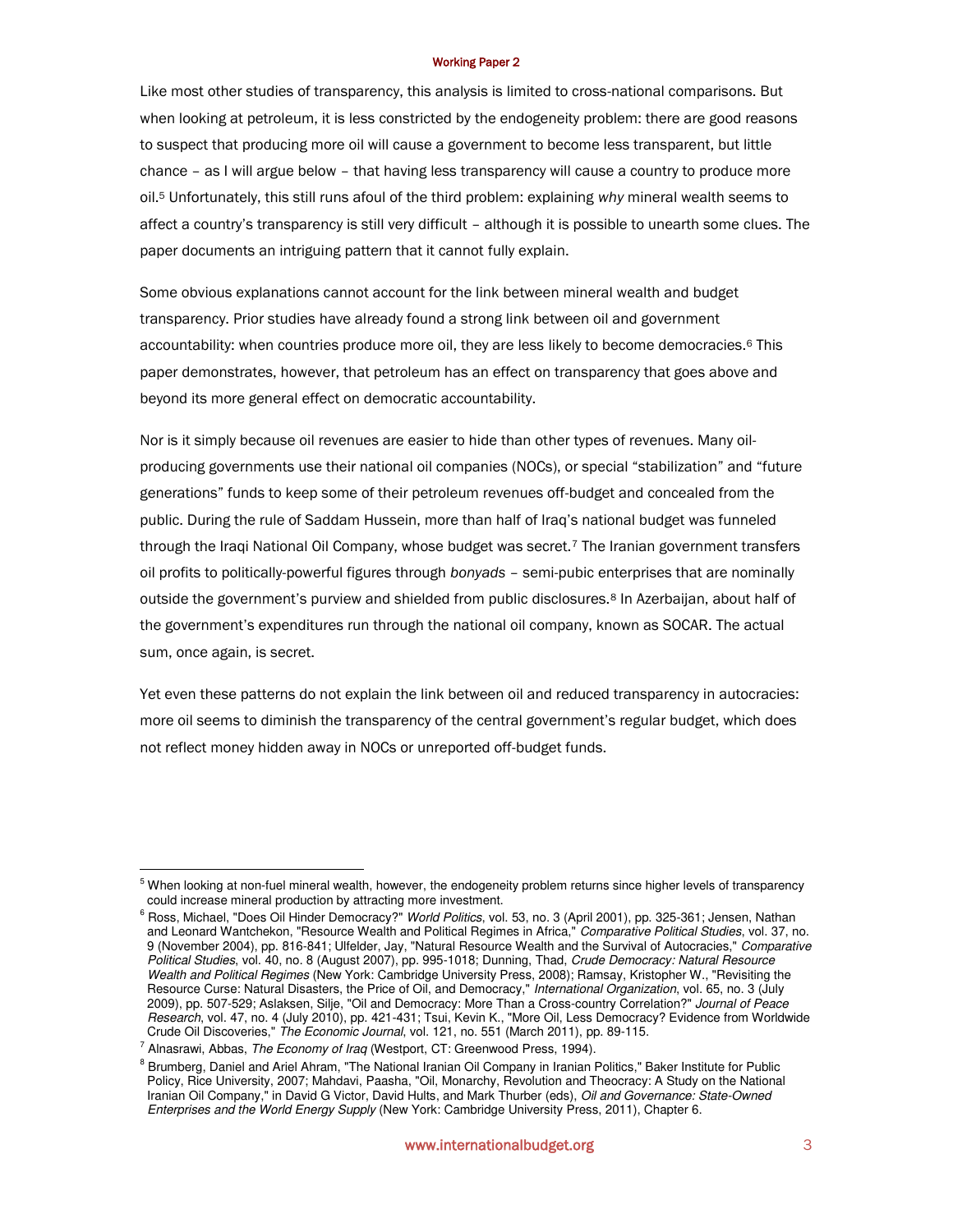This analysis is part of a growing literature on the causes of transparency, including studies that find greater transparency in countries that are democratic, have divided or minority governments, and are dependent on foreign aid.<sup>9</sup>

It also casts light on broader debates about the resource curse, meaning the perverse effects that petroleum wealth has on political and economic development, especially in non-OECD states. A large number of studies argue that resource wealth leads to a wide range of undesirable outcomes, including slower and more volatile economic growth, less democracy, more frequent civil wars, fewer opportunities for women, heightened corruption, and an overall decline in the quality and effectiveness of government institutions.<sup>10</sup>

The most careful studies find support for some of these claims but not others: van der Ploeg and Poelhekke (2009) show that countries with more petroleum wealth have greater economic volatility, but not typically slower growth; both Alexeev and Conrad (2009) and Ross (2012) find that oil – the most consequential mineral resource – does not lead to a decline in the performance of government institutions; studies by Dunning (2008), Morrison (2009) and Ross (2009) show that oil tends to make governments less democratic under most, but not all, conditions; and Mehlum, Moene, and Torvik (2006), Jones Luong and Weinthal (2010) and others stress the contingent features of the resource curse – emphasizing that the effects of resource wealth vary widely, and depend on a country's institutional features.

Like these latter studies, this paper finds the political effects of oil are conditional: oil reduces transparency in authoritarian states, but not democracies. This pattern provides important clues about the inner workings of petroleum-based autocracies. Ross (2009) points out that while many studies find that "oil hinders democracy," there is little agreement about why this is so. The transparency link gives us a new perspective on the mechanisms that connect oil wealth to authoritarian rule. It also

 9 See Rosendorff, B. Peter and James R. Vreeland, "Democracy and Data Dissemination: The Effect of Political Regime on Transparency," Unpublished paper (New Haven: Yale University 2006); Bellver, Ana and Daniel Kaufmann, "Transparenting Transparency: Initial Empirics and Policy Applications," World Bank (August 2005); Wehner, Joachim and Paolo de Renzio, "Citizens, Legislators, and Executive Disclosure: the Political Determinants of Fiscal Transparency," Paper presented at the 1<sup>st</sup> Global Conference on Transparency Research, Rutgers University (May 2011); Hameed, Farhan, "Fiscal Transparency and Economic Outcomes," International Monetary Fund, IMF Working Paper 05/225 (December 2005); Hameed, Farhan, "Budget Transparency and Financial Markets," International Budget Partnership Working Paper, no. 1 (December 2011); and Alt, James E., David D. Lassen, and Shanna Rose, "The Causes of Fiscal Transparency: Evidence from the U.S. States," *IMF Staff Papers*, vol. 53, Special issue (2006), pp. 30- 57; On transparency more generally, see Fung, Archon, Mary Graham, and David Weil, *Full Disclosure: The Perils and Promise of Transparency (*New York: Cambridge University Press, 2007); Piotrowski, Suzanne (ed), *Transpare*ncy and Secrecy: A Reader Linking Literature and Contemporary Debate (Lanham, MD: Lexington Books, 2010); Kolstad, Ivar and Arne Wiig, "Is Transparency the Key to Reducing Corruption in Resource-Rich Countries?" *World Development*, vol. 37, no. 3 (March 2009), pp. 521-532.

<sup>10</sup> For literature surveys, see Ross, Michael, "The Political Economy of the Resource Curse," *World Politics*, vol. 51, no. 2 (January 1999), pp. 297-322; Stevens, Paul and Evelyn Dietsche, "Resource Curse: An Analysis of Causes, Experiences, and Possible Ways Forward," *Energy Policy* vol. 36, no. 1 (January 2008), pp. 56-65; Wick, Katharina and Erwin Bulte, "The Curse of Natural Resources," *Annual Review of Resource Economics*, vol. 1 (2009), pp. 139-156; and Frankel, Jeffrey A., "The Natural Resource Curse: A Survey," NBER Working Paper, no. 15836 (March 2010).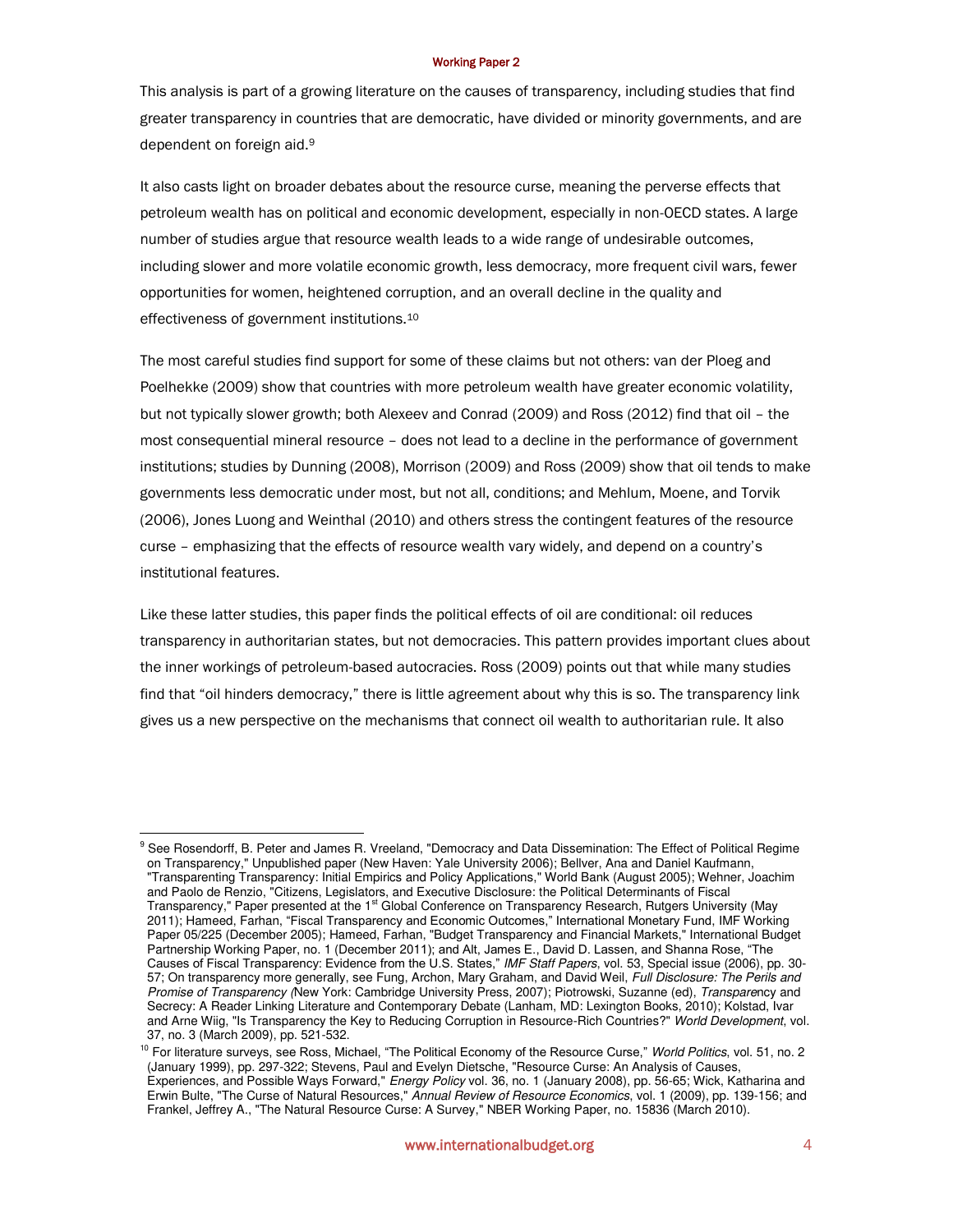confirms something that earlier studies have noticed: while oil wealth often has perverse effects, other types of mineral wealth (with the narrow exception of diamonds, which are linked to conflict) do not.<sup>11</sup>

This paper is closely related to a study by Egorov, Guriev, and Sonin (2009), which finds that authoritarian countries with more oil tend to have less press freedom, both across countries and within them over time. My paper looks at the effects of oil on the transparency of the government's budget, rather than the government's decision to allow a freer press; is based on a cross-section of countries, rather than a panel, due to data restrictions; considers alternative explanations for petroleum's transparency-reducing effects; and points out that non-fuel mineral wealth seems to have a positive effect on transparency.

Understanding the impact of mineral wealth on transparency has practical implications. Since 2000 there have been several global initiatives to promote transparency in mineral-rich countries. They include Publish What You Pay, a campaign sponsored by a network of NGOs urging extractive companies to reveal what they pay, and governments to disclose what they receive, for the sale of oil, gas, and minerals; a project launched in 2002 by then-British Prime Minister Tony Blair called the Extractive Industries Transparency Initiative (EITI), which in 2007 became an independent multistakeholder organization; and a program developed by the World Bank, dubbed "EITI plus plus," to help foster transparency in targeted resource-rich countries.<sup>12</sup> Understanding why oil producers are more opaque, and mineral producers less opaque, can help policymakers develop more effective interventions.

The paper proceeds as follows. The next section discusses four alternative explanations for why mineral wealth might be correlated with less transparency. Section three describes my measures of oil wealth and non-fuel mineral wealth, and explains how they address the endogeneity problem that typically limits cross-national studies of government transparency. Section four introduces the measure of budget transparency, and the key control variables in the model. Section five demonstrates the empirical relationships between oil wealth and non-fuel mineral wealth on one hand, and budget transparency on the other, and shows that there is some evidence that among autocracies, oil reduces transparency because it helps dictators stay in power – and not because of either EITI or the need to attract foreign investment. The final section summarizes the findings, discusses their implications, and suggests directions for future research.

## 2 Why Would Oil Affect Transparency?

 $\overline{\phantom{a}}$ 

Some correlates of transparency are not surprising. Democracies are more transparent than autocracies, probably because democratically-elected officials can benefit from the disclosure of

<sup>11</sup> See Ross, Michael, "A Closer Look at Oil, Diamonds, and Civil War," *Annual Review of Political Science*, vol. 9 (2006a), pp. 265-300; and Brunnschweiler, Christa N. and Erwin H. Butte, "The Resource Curse Revisited and Revised: A Tale of Paradoxes and Red Herrings," *Journal of Environmental Economics and Management*, vol. 55, no. 3 (May 2008), pp. 248-264.

<sup>&</sup>lt;sup>12</sup> For more on these initiatives, see Gillies, Alexandra, "Reputational Concerns and the Emergence of Oil Sector Transparency as an International Norm," *International Studies Quarterly*, vol. 54, no. 1 (March 2010), pp. 103-126.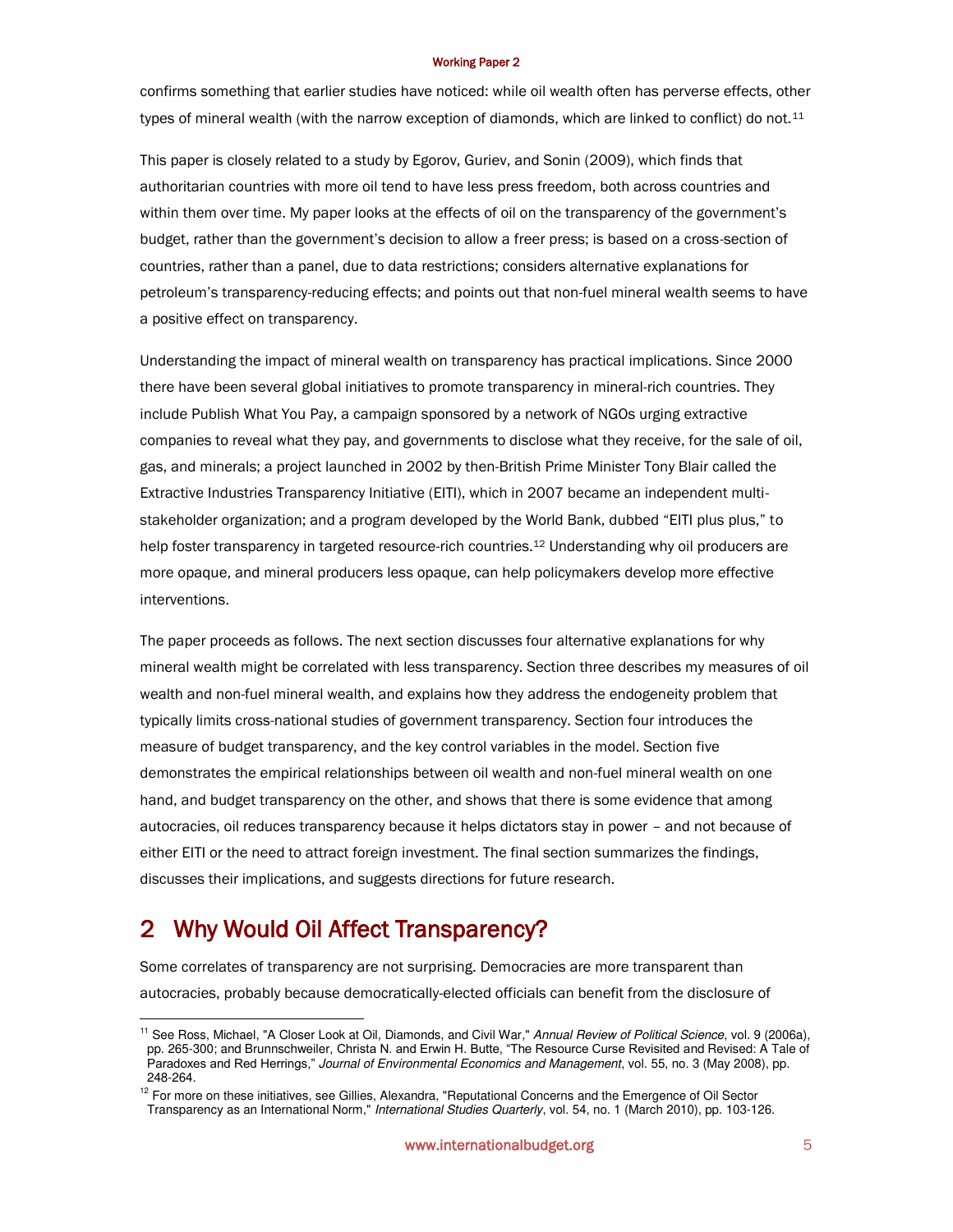information (Rosendorff and Vreeland 2005). Richer countries have more transparent governments, perhaps because greater budget transparency makes countries wealthier by increasing investor confidence and boosting economic growth; or conversely, because richer citizens demand more information about their governments.<sup>13</sup>

But why would a country's mineral wealth affect a government's transparency? One possible explanation is that mineral wealth affects a country's access to foreign investment. Past studies have linked a country's financial and government transparency to the risk premiums it must pay when borrowing money (PricewaterhouseCoopers 2002). Glennerster and Shin (2003) suggest that countries that adopted transparency reforms after the 1997-98 Asian Financial Crisis enjoyed substantially lower borrowing costs.<sup>14</sup> For most countries, more transparency should make it easier to attract foreign investors.

Conceivably oil-rich countries care less about borrowing money, and hence have less incentive to become transparent. This could be because they do not need the money: they might have enough capital from their own oil revenues to make foreign borrowing unimportant. Or it could be because they can easily borrow without becoming transparent – perhaps because their petroleum is an unusually reliable form of collateral, or because foreign governments will loan them the money (or guarantee private sector loans) in exchange for strategic access to their oil. As a result, they would face less market pressure to adopt measures that would render their finances more transparent.

It is also possible that non-fuel mineral producers have different borrowing incentives: if they find it unusually difficult to attract foreign investment, they might be compelled to adopt unusually farreaching transparency reforms.

These explanations are difficult to test, since they suggest that variations in transparency are caused by variations in something that is hard to measure directly – a country's need to reassure foreign investors. One modest test would be to see whether transparency is correlated with foreign direct investment (FDI) in non-oil states, but uncorrelated with FDI in oil states. If so, it would be consistent with the claim that transparency helps non-oil producers, but not oil producers, attract FDI. Moreover, if transparency were correlated with FDI in mineral states but not oil states, it might imply that mineral producers were penalized (with less FDI) for low transparency but oil producers were not. These broad correlations would not prove this explanation – it is much too easy to find other reasons for these patterns – but the absence of these correlations would make this argument implausible.

A second possible argument looks at the influence of international financial institutions. Ross (2006) and others have pointed out that international financial institutions like the IMF often make

<sup>&</sup>lt;sup>13</sup> Of course, these correlations could also be spurious: democracy and higher incomes might be the result of other unmeasured factors, like high levels of education or greater civil liberties, which are also making governments more transparent. Since democracy and income are only control variables in my analysis, however, establishing causality is not important.

 $14$  Also see the discussion of this issue in Bellver and Kaufman (2005).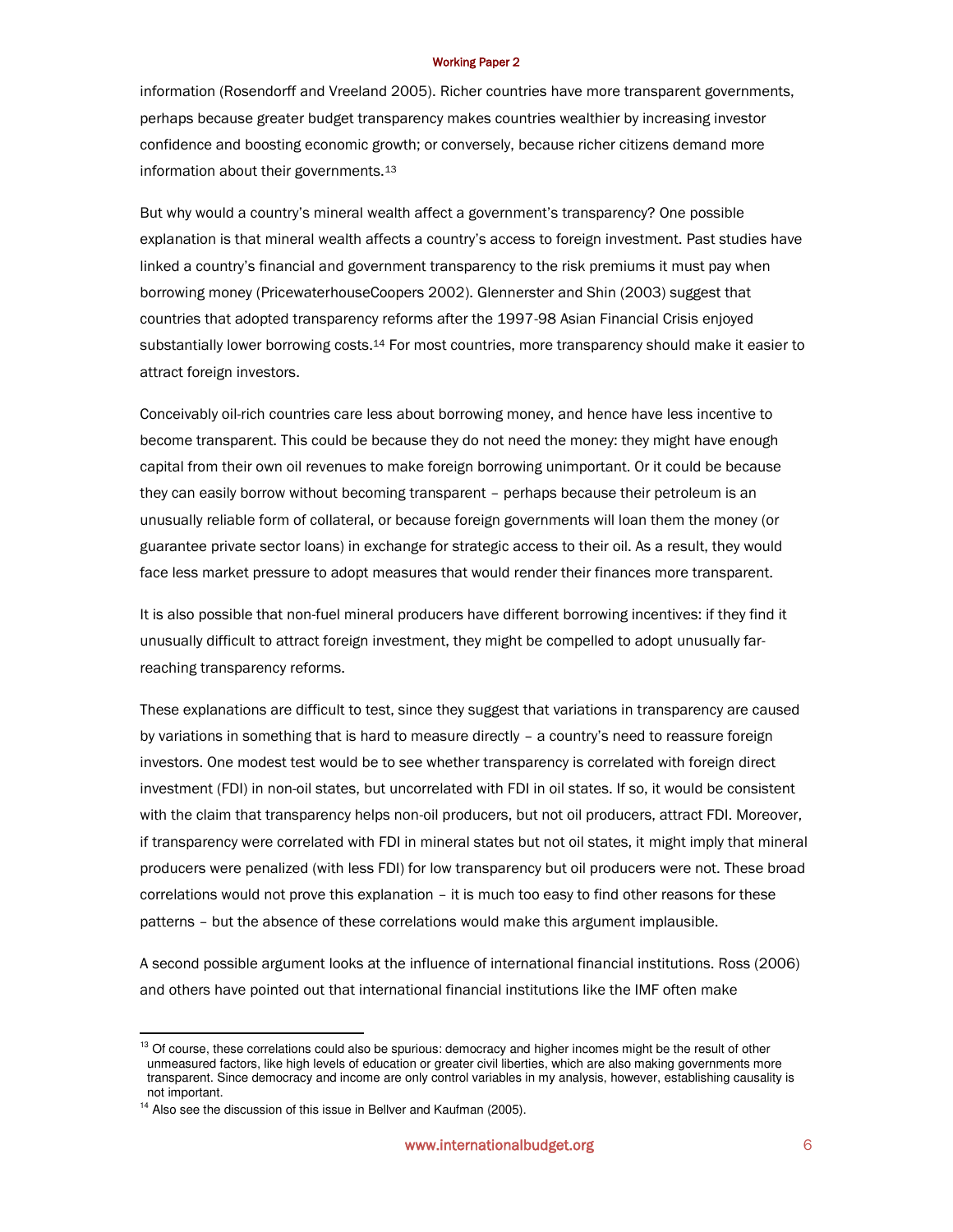authoritarian states more transparent. Democratic states, whether rich or poor, are relatively transparent because their citizens demand it, while authoritarian states remain relatively opaque because there are insulated from popular pressures. But when authoritarian states seek IMF assistance, they are typically forced to make their operations more transparent. Oil wealth may help countries avoid IMF funding, and hence the mandate to publicly disclose more information. Conceivably, non-fuel mineral wealth could make countries more likely to seek IMF assistance, which could make them more transparent.

If these arguments are correct, the negative correlation among autocracies between oil wealth and transparency, and the positive correlation between mineral wealth and transparency, should disappear once we control for whether a country has been under IMF supervision.

A third argument might look at the effects of EITI, which includes both oil producers and non-fuel mineral producers in their membership. Imagine that oil producers were less susceptible than mineral producers to the transparency pressures created by EITI membership – conceivably because oil producers were shielded by the strategic influence of oil-importing states like the US and China, but mineral producers were not.15 Testing the effects of EITI membership is especially difficult: EITI members are a self-selected group, and the factors that lead countries to join EITI could easily bias any inferences about the impact of membership. Still, if this argument was correct, then a substantial fraction of the most transparent mineral producers should be EITI members.

A fourth explanation – which only addresses the role of oil, not non-fuel minerals – looks domestic, not international pressures. Different scholars have offered alternative arguments why petroleum might cause dictators to reduce transparency. Egorov, Guriev, and Sonin (2009, hereafter EGS) suggest that oil increases the value for dictators of remaining in power; as a result, oil-funded autocrats reduce transparency in order to reduce the danger they will be overthrown. Ross (2012) argues that petroleum only hinders democracy when autocrats are able to limit transparency – since concealing the true size of the government's oil revenues enables rulers to hide their government's corruption and inefficiency, and make citizens falsely believe that their nation's oil money is being well spent.

If this final argument is correct, then a variable that interacts oil wealth with budget transparency should be negatively correlated with a country's democracy level; moreover, it should be more strongly correlated with a country's democracy level than an "oil" variable alone.

## 3 Measuring Mineral Wealth

 $\overline{a}$ 

If we wish to identify the effects of mineral wealth on budget transparency, it is important to use measures that are not affected by any of the other factors in the model. By far the hardest factor to exclude is a country's overall income: since we know that income affects transparency, we must be

<sup>&</sup>lt;sup>15</sup> Since EITI encourages its members to improve revenue transparency but not broader budget transparency, we must assume here that improvements in revenue transparency tend to spill over into improvements in overall budget transparency.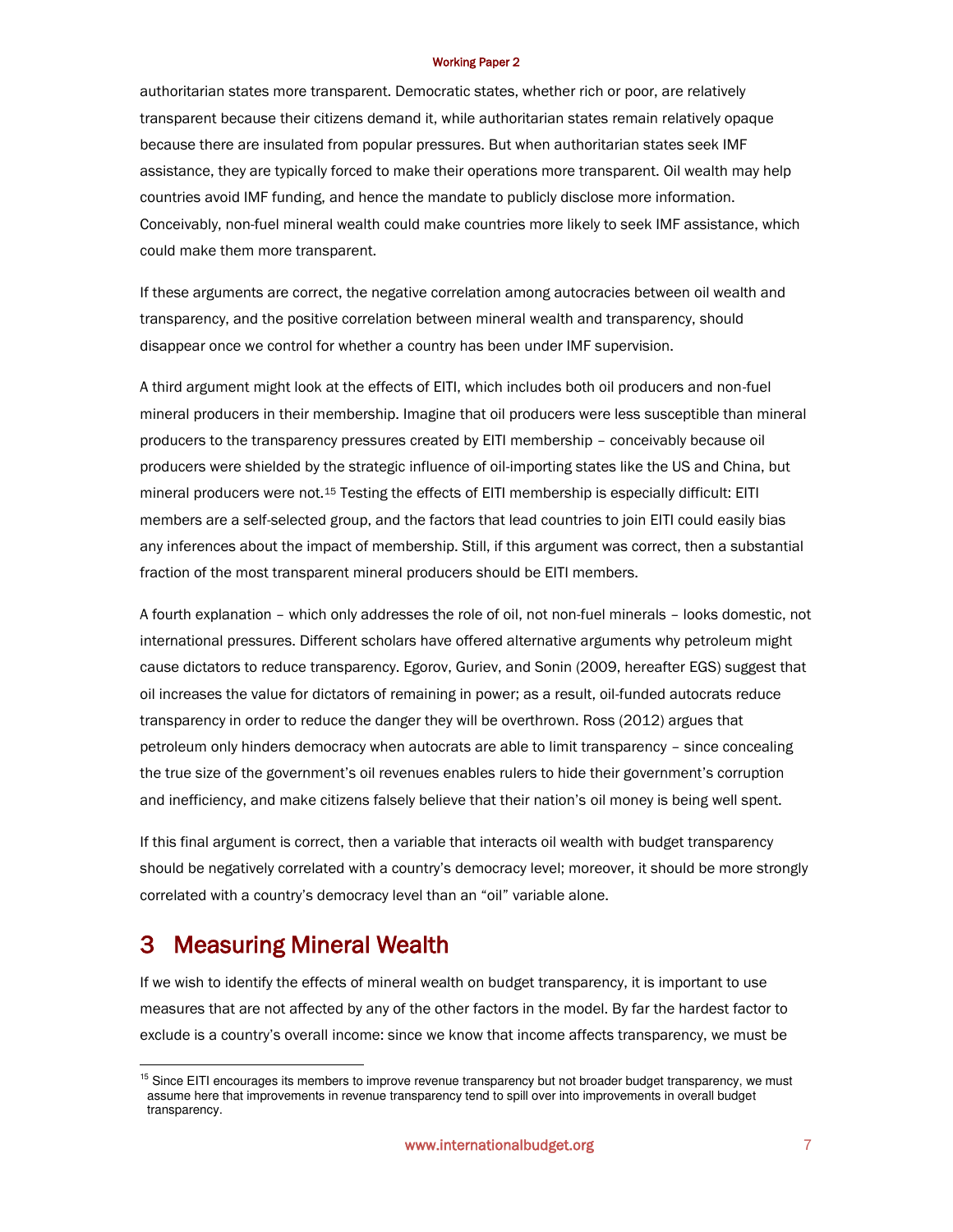confident that the mineral measure does not reflect a country's income in a way that would bias any estimates.

Many scholars suggest that the resource curse is caused by a country's *dependence* on minerals – that is, by the size of its minerals sector as a fraction of the entire economy. They also tend to measure a country's oil, gas and minerals exports, rather than its overall production, reflecting earlier scholarship that identified export income from resource rents as harmful (Mahdavy 1970; Beblawi 1987). Yet both a country's dependence on minerals, and its minerals exports, are problematic measures of a country's resource wealth since they are typically inflated in countries with lower incomes.

Imagine two countries with identical populations that produce the same quantity of oil each year, but one is poor and the other is rich. The poor country will be more dependent on oil than the rich one, since it constitutes a larger fraction of its overall economy. Oil dependence is an indirect measure of a country's non-oil income.

To fix this problem we could measure a country's oil exports per capita, rather than oil exports as a fraction of total exports or GDP. But the focus on exports may also be a source of bias: poor countries need less raw material to run their economies, and hence tend to export a larger fraction of their production than rich countries. For example, on a per-capita basis, the US produces more oil than Angola or Nigeria, but Angola and Nigeria export more than the US – because the US is wealthier than Angola or Nigeria and consumes more of its oil domestically. When we measure minerals exports, we are indirectly measuring a country's overall wealth.

To surmount these problems I measure the total value of minerals production instead of just exports, and divide it by a country's population, not its total exports or GDP. The resulting variables, *Oil Income per capita* and *Mineral Rents per capita,* enable us to ask whether the value of a country's oil or nonfuel minerals production – regardless of how well it is managed, and how it influences the rest of the economy – affects its politics.<sup>16</sup>

These variables allow us to measure a country's minerals wealth, rather than its dependence on minerals extraction or exports. If two countries with similar populations produce similar quantities of oil and gas – for example, Angola and the Netherlands – they will have similar oil incomes per capita (in this case, about \$500 per capita in 2003). But if we measured their dependence on oil exports (that is, their oil-exports-to-GDP ratios), we'd find Angola's measure (.789) much higher than the Netherlands' (.056), because Angola is too poor to consume much of its own oil (making the numerator larger), and because its GDP is much smaller (making the denominator smaller).

 $16$  There is a slight different in the measures of oil wealth and non-fuel minerals wealth, due to differences in the data sources. The Mineral Rents per capita figure represents the per capita value of ten hard-rock minerals (bauxite, copper, iron, lead, nickel, phosphate, tin, zinc, gold, and silver), minus an estimate of their extraction costs. The underlying data are released by the World Bank in their World Development Indicators (as "Adjusted Savings: Mineral Depletion"), but without information on extraction costs, so no corrections can be made. The *Oil Income* variable includes no adjustment for extraction costs. It seems unlikely that including or excluding extraction costs would affect the analysis.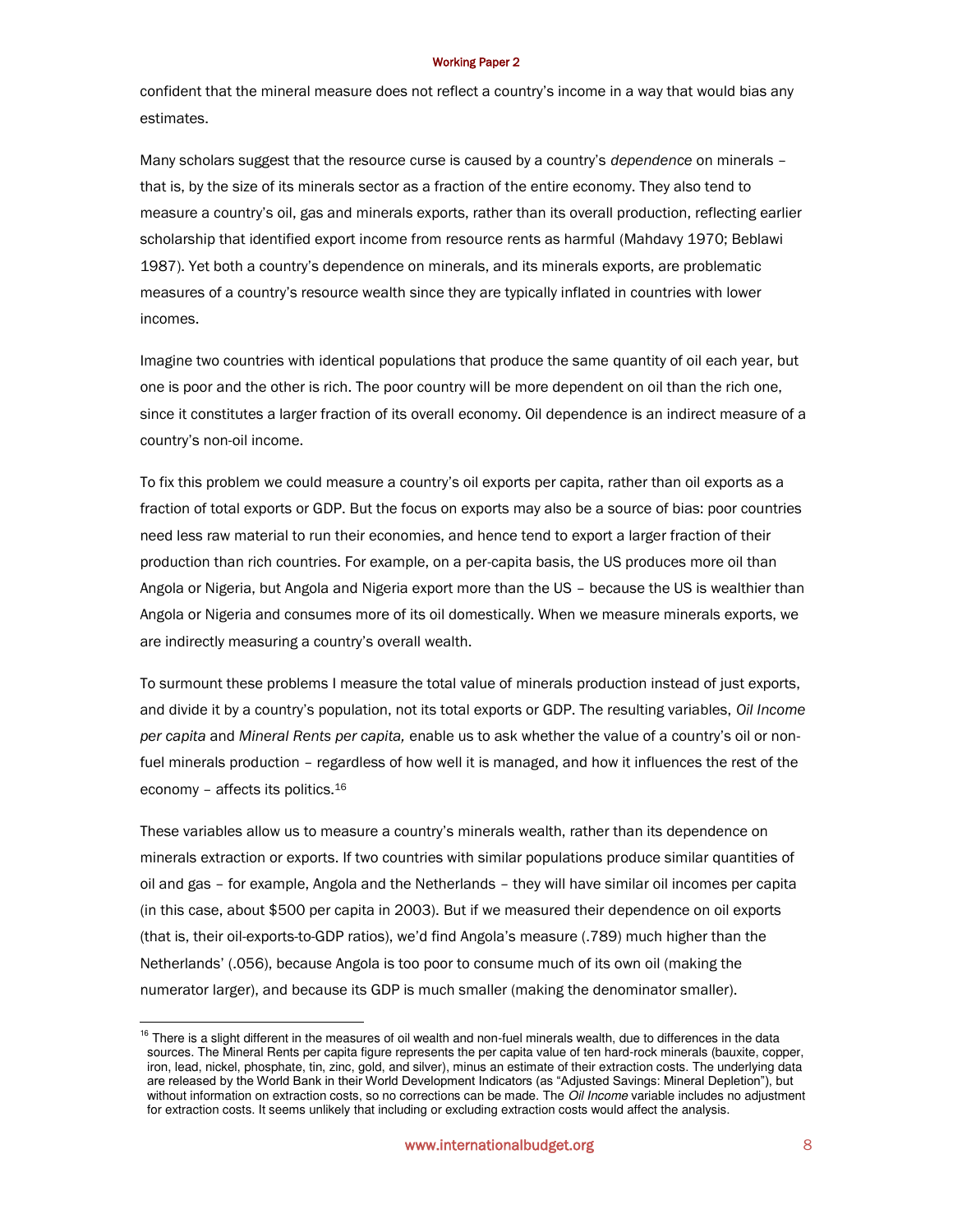The *Oil Income* and *Mineral Rents* variables have two important weaknesses. First, the distribution of values among states is highly skewed – most countries produce little or no minerals, while a few produce enormous quantities – which can create problems when it is used in regressions; to correct for this, I use the natural log of these variables in all regressions. I also employ cross-tabulations in which countries are divided into "oil producers" and "non-oil producers," and "minerals producers" and "non-minerals producers" so that my inferences will not be driven by extreme values in a small number of cases. I identify countries as "producers" when they have at least \$100 per capita (measured in constant 2000 dollars) in income from oil and gas, or from non-fuel minerals, in a given year.

The second problem is that a country's mineral income can be indirectly affected by its other economic and political characteristics. *Oil Income* and *Mineral Rents* are functions of three underlying factors: a country's geological endowment, which determines the physical quantity and quality of minerals that can be exploited; the investments made in extracting them, which determine how much will be discovered, and commercially exploited, at any given time; and their price. Both a country's geological endowment and global prices should be unaffected by a country's economic and political features.<sup>17</sup> The investments made in mineral exploitation, however, will be influenced by a country's economy and government: countries that are wealthier, more open to foreign investment, and provide better legal protections for investors, are likely to have more investment in their petroleum industries.

For this reason, the richer and more developed countries tend to have higher *Oil Income* and *Mineral Rents* values than the poorer and less developed ones. Even though the developing countries cover almost 60 percent of the world's land mass (outside of Antarctica), they hold less than 20 percent of the world's stock of foreign direct investment in mining. The rich democracies of Europe, North America, Australia and New Zealand cover just 25 percent of the world's land mass, yet have almost 75 percent of the foreign direct investment stock in mining.18 This indicates that the rich democracies have about ten times more foreign direct investment in all types of mining, per square kilometer, than either the developing states or the states of the former Soviet Union and south-eastern Europe. In fact, this understates the investment advantage of the rich democracies: while the developing countries are heavily dependent on foreign investment – including expensive Western technology – to develop their oil sectors, the rich democracies have more domestic investment available.

This suggests that both the *Oil Income* and *Mineral Rents* measures are biased upwards in richer countries; since richer states tends to be more democratic, they are also biased towards a positive correlation with transparency. When examining the affects of mineral wealth on budget transparency it is important to control for income.

 $^{17}$  Saudi Arabia might be a partial exception: due to its unique role as a "swing producer," it may have the capacity to unilaterally affect global prices, at least in the short run.

<sup>&</sup>lt;sup>18</sup> UNCTAD, "World Investment Report 2009," New York: United Nations Conference on Trade and Development (2009).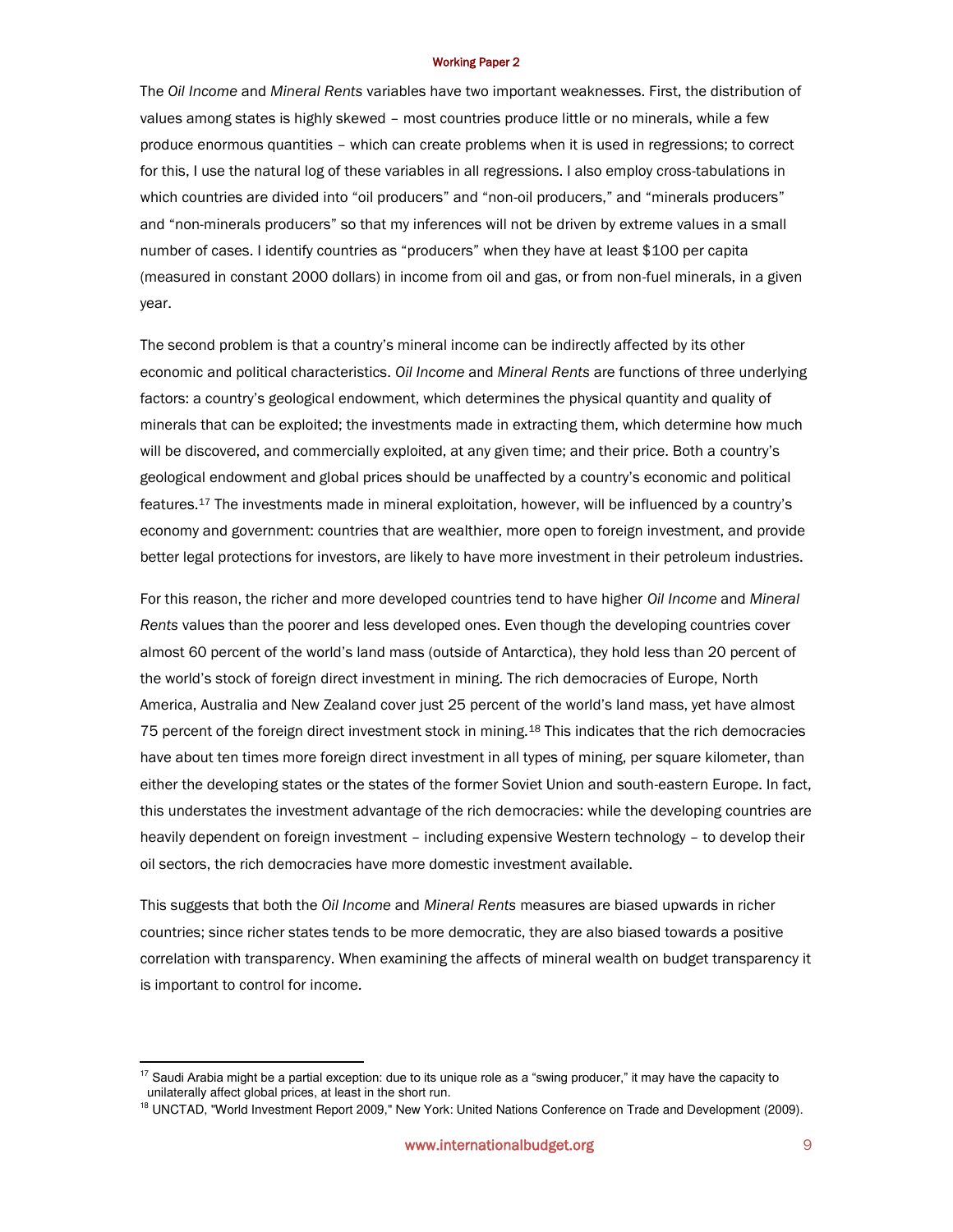## 4 Dependent and Control Variables

To gauge the secrecy of a country's finances I use the Open Budget Index (OBI), which measures the fiscal transparency of 85 national governments, based on an analysis of 91 observable features of their budgets – including the frequency with which they disclose important budget documents, the comprehensiveness of these documents, and the role played by the government's auditors. Governments are scored on a scale that runs from 1 to 100, with higher scores indicating greater budget transparency.

While these 85 countries are not a random sample, they do not appear to be systematically different from other countries in obvious ways. They are distributed across all world regions and include lowincome, middle-income, and wealthy countries. Table 1 reports the average democracy scores (using the -10 to 10 Polity index), the average levels of media freedom (ranging from 1 to 100), and average incomes per capita in the 85 OBI countries, alongside the averages for 86 non-OBI countries. Countries included in the index are slightly more democratic, and somewhat poorer, than countries that were left out, and their levels of press freedom were virtually identical. None of these differences are statistically meaningful, using a simple difference-of-means test.

|                          | Included in OBI | Not included in OBI |
|--------------------------|-----------------|---------------------|
| Democracy (-10 to 10)    |                 |                     |
| Press Freedom (1 to 100) | 50.6            | 51.2                |
| Income per capita (PPP)  | 8.902           | 14.625              |

### Table 1: Characteristics of Countries Included in Open Budget Index 2008

There are several ways to disaggregate the OBI into discrete subcomponents, to find out whether the mineral-transparency correlation is driven by any particular budget practice. Using the coding developed by International Budget Partnership (2008), I look separately at measures of "legislative strength" and "supreme audit institution (SAI) strength." By controlling for these two subcomponents, I can also evaluate a third measure – the quality of the executive's budget process, which is represented by the questions not placed in the first two measures.

To correctly identify the relationship between mineral wealth and budget transparency, we must control for other factors that might affect a country's budget transparency. According to the *Open Budget Survey 2008,* three factors besides resource wealth are associated with a low OBI ranking: low incomes, weak democratic institutions, and a location in the Middle East or Sub-Saharan Africa.<sup>19</sup> A closer look at the data suggests the first two factors are important, although not the third.

Figure 1 is a scatterplot that displays the relationship between a country's income per capita (on the horizontal axis) and its OBI score (on the vertical axis). The fitted line slopes upward, showing a strong

 $\overline{a}$ <sup>19</sup> The report also mentions a fourth factor: dependence on foreign aid. As the report notes, however, this "may simply reflect the fact that aid-dependent countries are aid-dependent because of their low-income status, and low-income countries tend to be less transparent." For a careful look at the relationship between foreign aid and budget transparency, see Wehner and de Renzio (2010).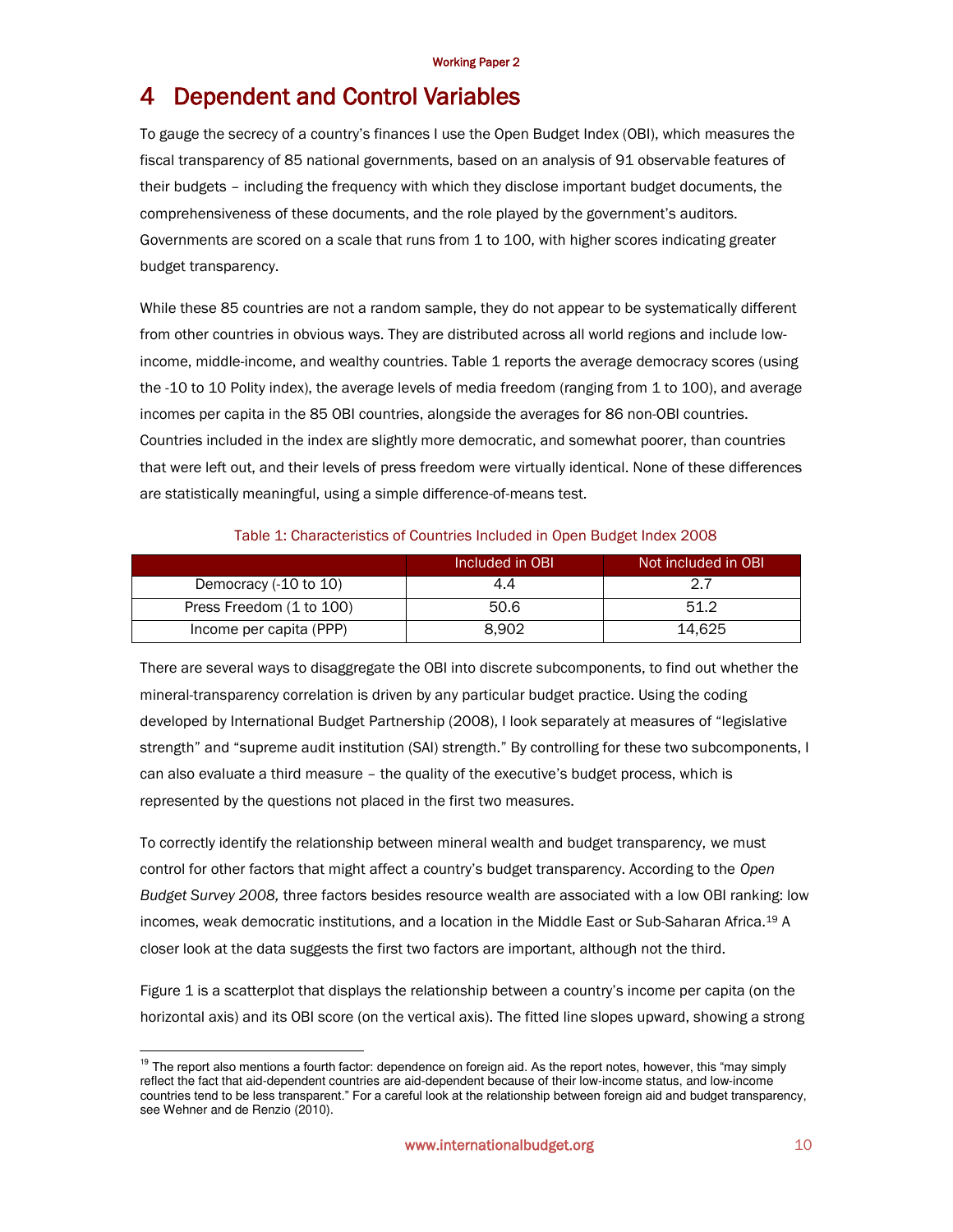positive correlation between these two factors: on average, the richer the country, the higher its OBI score. Other studies, using alternative measures of government transparency, have found a similar pattern (Hameed 2005, Bellver and Kaufman 2005). Still, many countries lie far off the fitted line, which suggests that other factors, besides a country's income, have a strong influence on the transparency of its budget.



### Figure 1 – Income and OBI Scores

There is also a strong correlation between a country's OBI score and the likelihood it is a democracy. To distinguish democracies from non-democracies, I use the coding developed by Przeworski et al. (2000) and recently updated by Cheibub, Gandhi, and Vreeland (2010). They identify countries as democracies if they meet all of the following conditions: the chief executive is chosen (directly or indirectly) through competitive elections; the legislature is chosen through competitive elections; there are at least two political parties; and at least one incumbent regime has been defeated and been replaced by an opposition party.

The Przeworski measure is useful because it is based on clear and observable country characteristics, and because it is dichotomous, which makes it easy to identify all countries that are unambiguously autocratic. To ensure that my results are robust to the use of other measures of regime type, I re-run the key tests with the widely used 21-point *Polity* measure, and the *Freedom House* measure of "civil liberties" and "political rights." I also use *Polity* to measure variations in accountability among authoritarian states.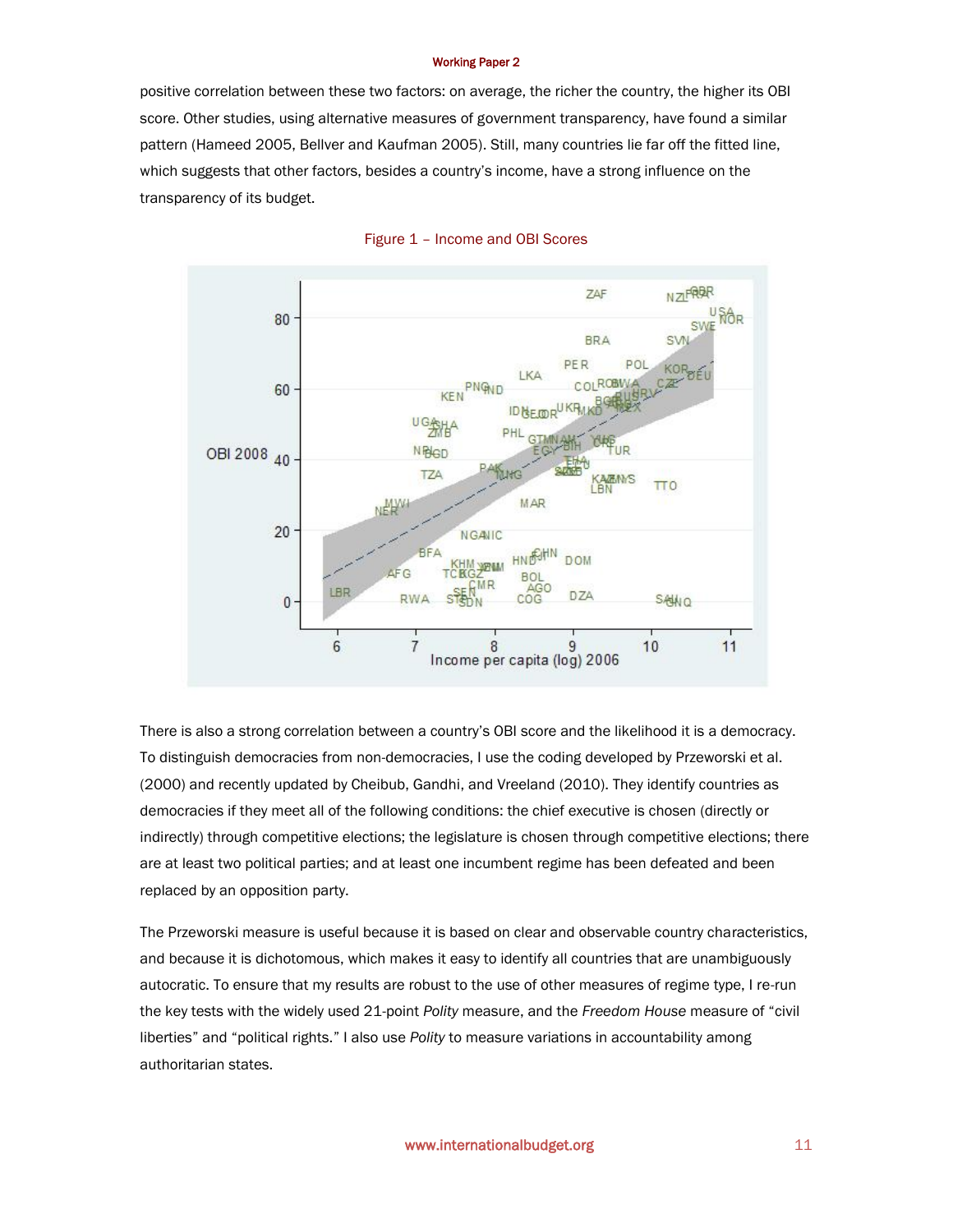Table 2 compares the OBI scores of democracies and autocracies; the asterisks note differences that are statistically significant, using a two-sample Wilcoxon-Mann-Whitney test. Democracies have significantly higher OBI scores, notably among middle and upper-income states.

|                                        | <b>Democracies</b> | <b>Autocracies</b> |
|----------------------------------------|--------------------|--------------------|
| All countries (n=85)                   | $48.2***$          | $27***$            |
| By Income:20                           |                    |                    |
| Low Income (below $$2000$ ) (n=22)     | 27.2               | 20.5               |
| Middle Income (\$2000 to 15000) (n=49) | $46.5***$          | $33***$            |
| High Income (above $$15000$ ) (n=14)   | $71.6**$           | $0.5**$            |
| By subcomponent:                       |                    |                    |
| Legislative Strength                   | 46**               | $34.7**$           |
| <b>SAI Strength</b>                    | $53***$            | $33.3***$          |

### Table 2: Average OBI 2008 Scores of Democracies and Autocracies

\* significant at 10%; \*\* significant at 5%; \*\*\* significant at 1% in a two-sample Wilcoxon-Mann-Whitney test.

In part, the correlation between budget transparency and democracy simply reflects one component of the OBI score – its measure of the legislature's role in the budget process. Since democracies are characterized by the heightened power of the legislature, OBI scores tend to be – by construction – higher in democracies. Still, if we separate OBI scores into their subcomponents, we see that democracies have significantly higher scores for both the strength of their legislatures, and the strength of their supreme audit institutions.

A regression analysis shows the same pattern. Table 3 shows a series of ordinary least squares regressions, with the OBI and its subcomponents as the dependent variables. Column one shows that a country's income per capita is correlated with its OBI score, as noted above. In column two I add the dichotomous measure of democracy to the model; it is highly significant; democracy is also correlated with the OBI subcomponents, 'legislative strength' (column 3) and 'supreme audit institution strength' (column 4).

<sup>&</sup>lt;sup>20</sup> Income is measured in GDP Purchasing Power Parity, in constant 2005 dollars.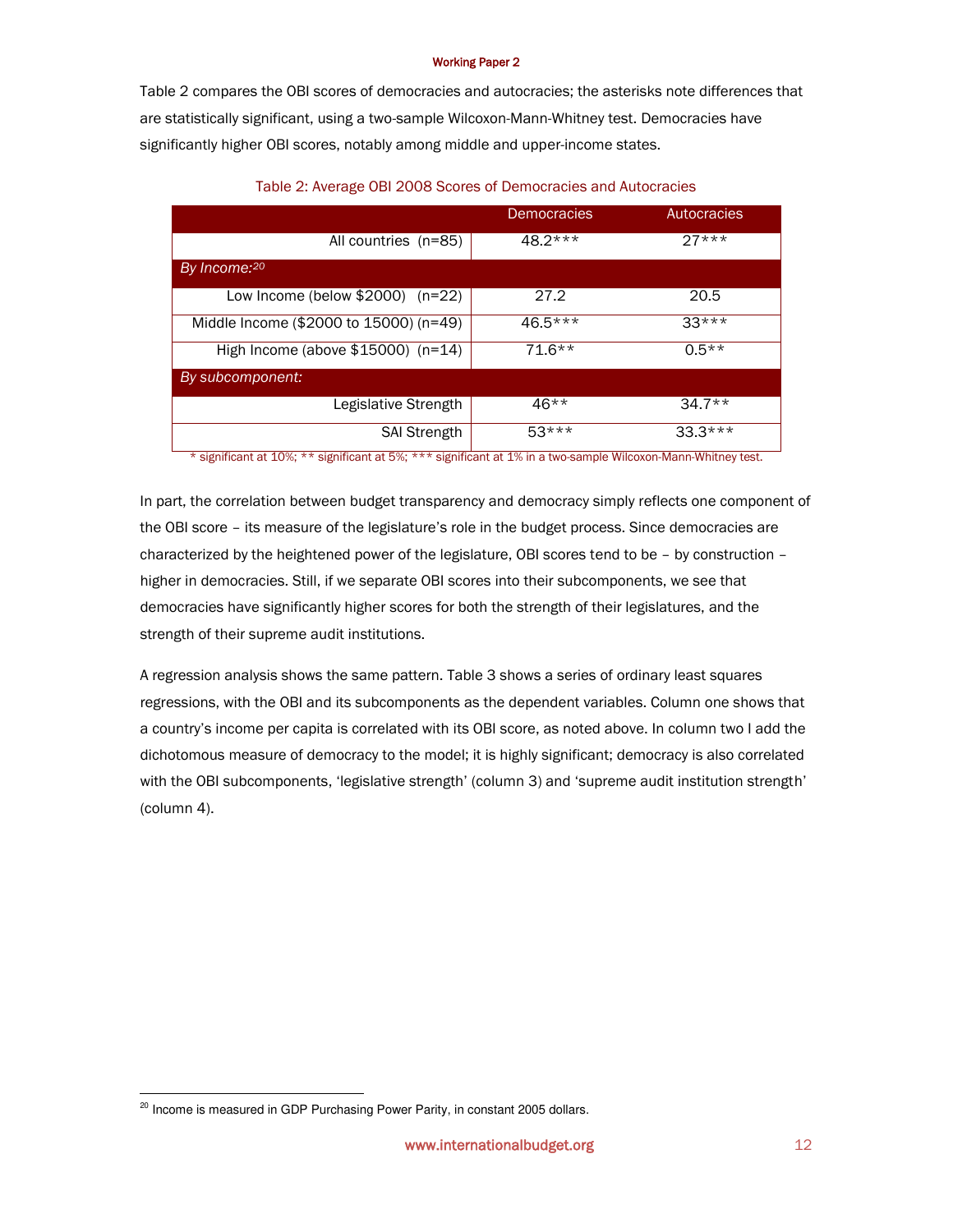|                                                                                     | (1)         | (2)          | (3)                     | (4)                                                                                                                | (5)         |
|-------------------------------------------------------------------------------------|-------------|--------------|-------------------------|--------------------------------------------------------------------------------------------------------------------|-------------|
|                                                                                     | <b>OBI</b>  | <b>OBI</b>   | Legislative<br>Strength | <b>SAI Strength</b>                                                                                                | <b>OBI</b>  |
| Income (log)                                                                        | 12.341      | 10.829       | 7.646                   | 9.870                                                                                                              | 4.588       |
|                                                                                     | $(6.02)***$ | $(5.20)$ *** | $(3.56)***$             | $(5.20)$ ***                                                                                                       | $(2.42)$ ** |
| Democracy                                                                           |             | 15.648       | 7.353                   | 14.651                                                                                                             | 7.787       |
|                                                                                     |             | $(3.12)***$  | $(1.74)^*$              | $(2.98)***$                                                                                                        | $(1.91)^*$  |
| <b>SAI Strength</b>                                                                 |             |              |                         |                                                                                                                    | 0.360       |
|                                                                                     |             |              |                         |                                                                                                                    | $(3.59)***$ |
| Legislative Strength                                                                |             |              |                         |                                                                                                                    | 0.351       |
|                                                                                     |             |              |                         |                                                                                                                    | $(2.82)***$ |
|                                                                                     |             |              |                         |                                                                                                                    |             |
| <b>Observations</b>                                                                 | 85          | 85           | 85                      | 85                                                                                                                 | 85          |
| R-squared<br>OLO producento della Professora di capatrattere fue depositable e e el | 0.31        | 0.40         | 0.25                    | 0.36<br>/ 10 ساعت المساحد التي تعادل المساحد المساحد المساحد التي تعادل المساحد المساحد المساحد التي تعادل المساحد | 0.62        |

Table 3: Correlates of Open Budget Index 2008

OLS estimations. Robust t statistics in parentheses \* significant at 10%; \*\* significant at 5%; \*\*\* significant at 1%

If we control for both of these subcomponents, we can also examine the relationship between democracy and a third OBI component: the quality of the executive's budget process. Although it is not measured separately, it can be captured by the remaining portion of the OBI score after 'legislative strength' and 'supreme audit institution strength' have been controlled for (column 5). Democracy is indeed correlated with this third component of budget openness. Overall, these estimations are consistent with earlier research on transparency and democracy (e.g., Rosendorff and Vreeland 2006). They also suggest that democracy's impact on transparency is large: moving from an autocracy to a democracy at the same income level is associated with a 15.6 point jump in a country's OBI score.

Once we account for a country's income level and its status as a democracy, its location seems to be unimportant. It is true that low-scoring countries tend to be concentrated in the Middle East and Sub-Saharan Africa, but this is apparently because most Middle Eastern countries are undemocratic, and most African states are poor.

In the regression model in Table 4, column 1, dummy variables for countries located in Sub-Saharan Africa and the Middle East and North Africa are strongly correlated with OBI scores. But when income and democracy are added to the models in columns 2 and 3 respectively, the *Sub-saharan Africa* and *Middle East* dummy variables lose significance. This implies that countries in Africa and the Middle East have low OBI scores because they are poor and undemocratic; once these factors are accounted for, these countries have the same level of budget transparency as countries in the rest of the world.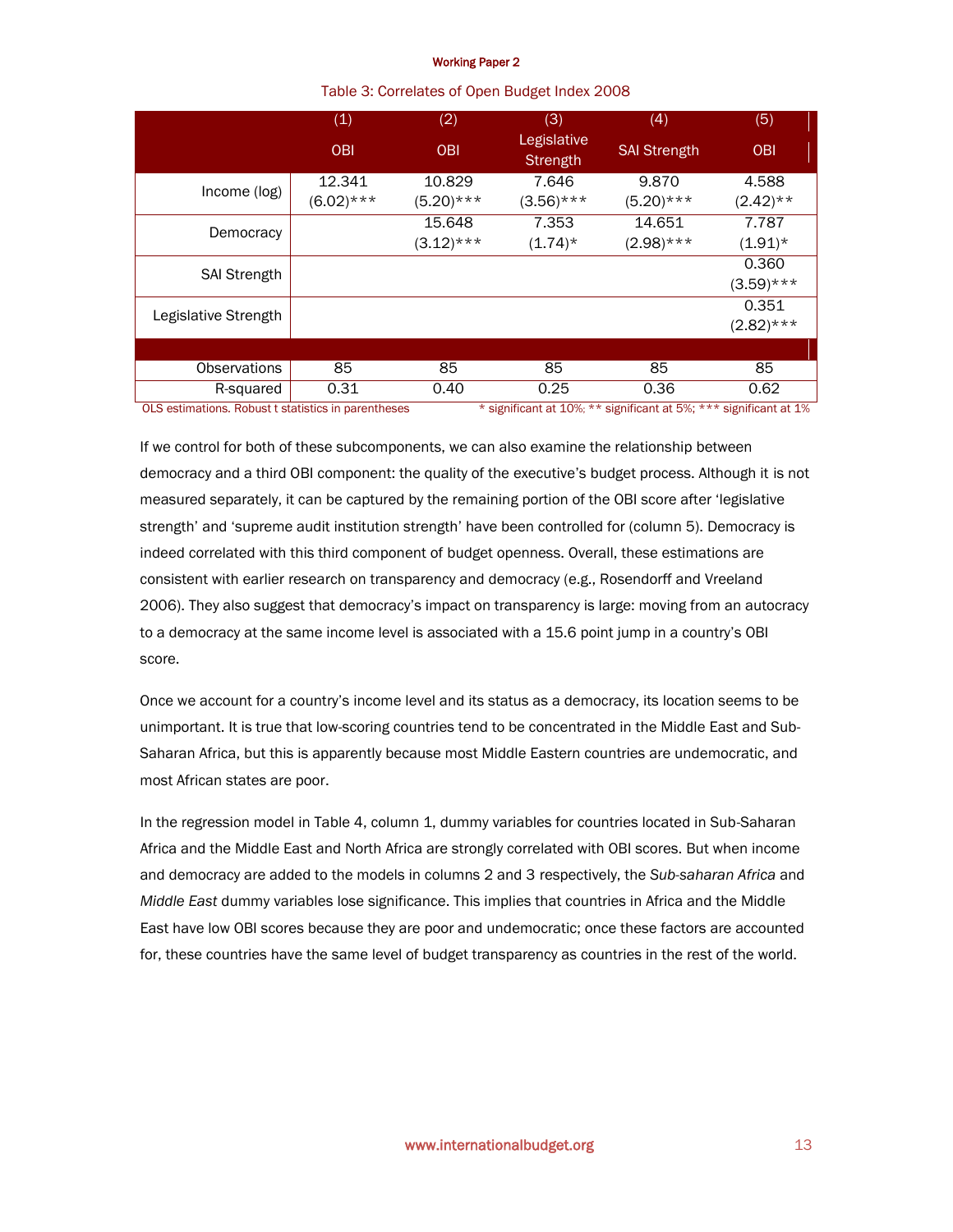|                            | (1)          | (2)         | (3)         |
|----------------------------|--------------|-------------|-------------|
| Sub-saharan Africa         | $-22.401$    | $-7.744$    | $-3.273$    |
|                            | $(3.60)$ *** | (0.95)      | (0.43)      |
| Middle East & North Africa | $-23.304$    | $-21.275$   | $-11.759$   |
|                            | $(2.97)$ *** | $(2.34)$ ** | (1.23)      |
| Income (log)               |              | 11.063      | 10.624      |
|                            |              | $(4.05)***$ | $(3.96)***$ |
|                            |              |             | 12.498      |
| Democracy                  |              |             | $(2.57)$ ** |
|                            |              |             |             |
| <b>Observations</b>        | 85           | 85          | 85          |
| R-squared                  | 0.18         | 0.37        | 0.41        |

### Table 4: Correlates of Open Budget Index 2008 – regional effects

 $\overline{a}$ 

OLS estimations. Robust t statistics in parentheses \* significant at 10%; \*\* significant at 5%; \*\*\* significant at 1%

## 5 Oil Income and Budget Transparency

When all countries are pooled together, there is no direct correlation between the amount of oil and gas they produce and their OBI scores. Figure 2 plots all countries by their oil income in 2006, and their 2008 OBI scores; the fitted line is flat, suggesting there is no correlation between these two measures.21 One group of oil producers, in the upper-right quadrant, has notably high scores (including Norway, Great Britain, the US, and New Zealand); a second group, clustered in the lowerright quadrant, has exceptionally low scores (Equatorial Guinea, Saudi Arabia, Angola, Algeria, and Congo Republic).



#### Figure 2 – Oil Income and OBI Scores

<sup>&</sup>lt;sup>21</sup> The 2008 OBI scores are based on the transparency of a country's budget practices in 2006 or 2007.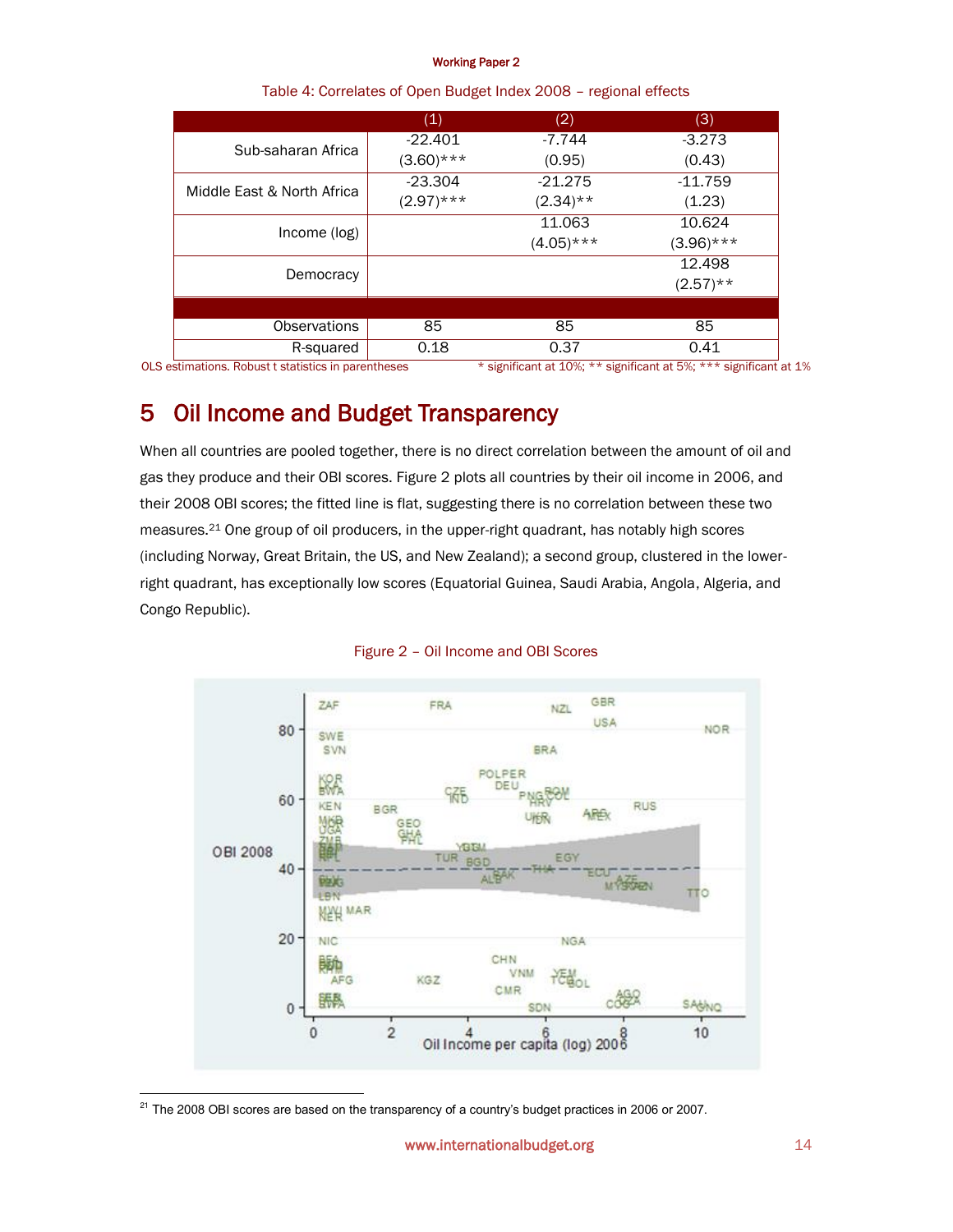Another way to examine the data is by dividing all countries into two groups – "oil producers," defined as countries that earned at least \$100 per capita in oil income in 2006 (in current dollars), and "nonoil producers." As Table 5 shows, the oil producers and non-oil producers had almost identical OBI scores. Within each income group, the non-oil states had higher scores than the oil states, although none of these differences are statistically significant.

|                                        | Oil Producers <sup>22</sup> | <b>Non-Oil Producers</b> |
|----------------------------------------|-----------------------------|--------------------------|
| All countries (n=85)                   | 39.9                        | 39.6                     |
| By Income:                             |                             |                          |
| Low Income (below $$2000$ ) (n=22)     | 22                          | 24.2                     |
| Middle Income (\$2000 to 15000) (n=49) | 38.2                        | 42.7                     |
| High Income (above $$15000$ ) (n=14)   | 53.6                        | 71.8                     |
| By Regime type:                        |                             |                          |
| Autocracies (n=34)                     | $18.9**$                    | $33.4**$                 |
| Democracies (n=51)                     | $56.5*$                     | $43.3*$                  |

## Table 5: Average OBI 2008 Scores of Oil-producing and Non-oil producing states

When we divide democratic countries from non-democratic countries, however, a strong pattern emerges: among democracies, oil is associated with higher OBI scores; among authoritarian states, oil is correlated with lower OBI scores – differences that are statistically significant (Table 5, bottom rows).

Once we separate democracies from non-democracies, we can see these correlations in scatterplots. The scatterplot in Figure 3 is identical to the scatterplot in Figure 2, but now includes only democracies; as the upward-sloping line suggests, more oil is associated with higher OBI scores. The oil-producing OECD states – Norway, Great Britain, the US and New Zealand – have exceptionally high scores, and Brazil follows close behind. The worst-performing oil democracies are Trinidad, Bolivia, Nigeria and Venezuela, with Ecuador only slightly better. Argentina, Mexico, Colombia and Romania fall close to the fitted line, performing about as well as the 'typical' democracy with their level of oil income.

 $^{22}$  I categorize states as "Oil Producers" if they produced at least \$100 in oil and gas per capita in 2006 (in 2000 dollars).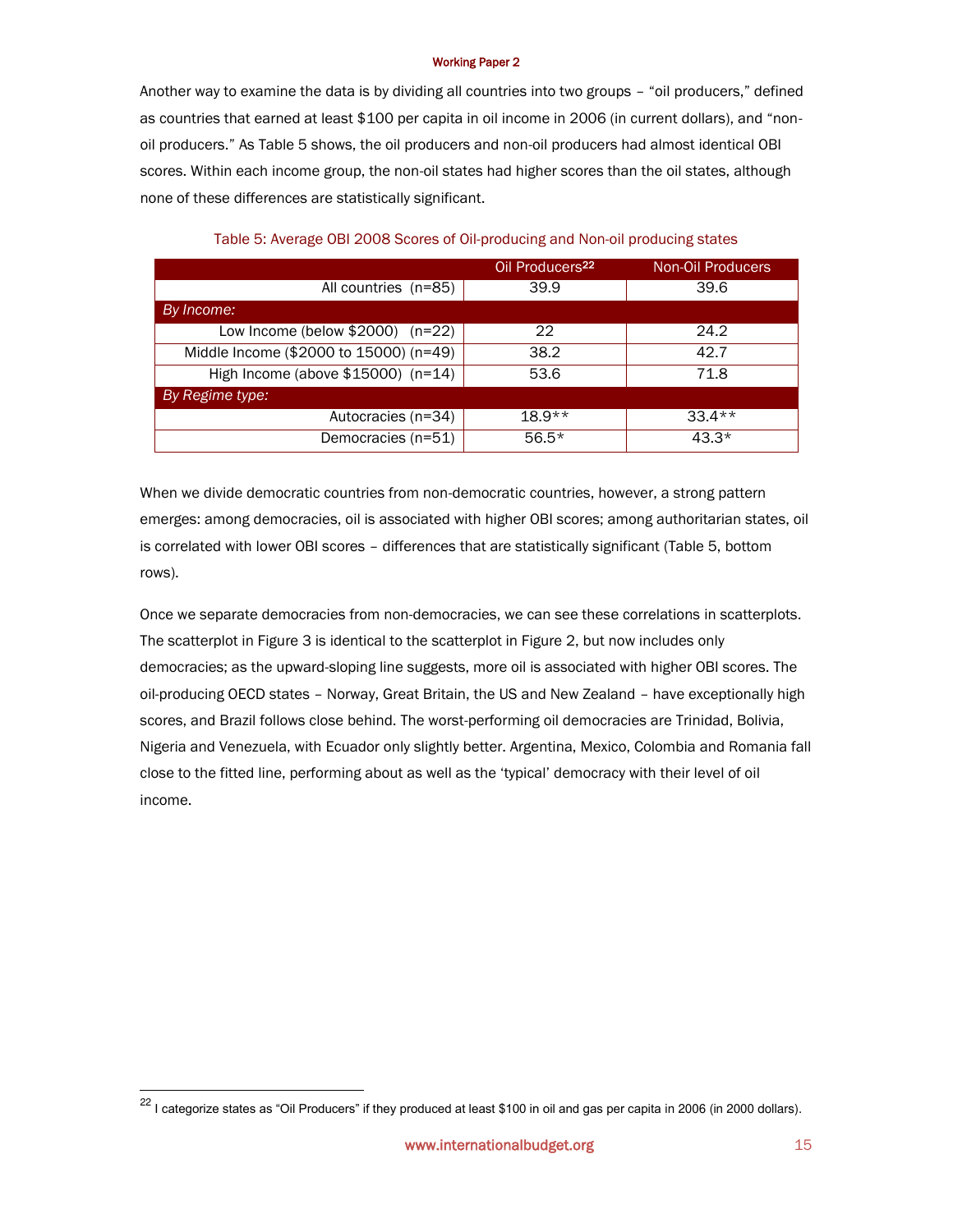



Why might oil be linked to higher OBI scores among democracies? The simplest explanation is that among democracies the link between oil and transparency is just an illusion: countries with more oil happen to be richer (either because oil made them richer or their wealth allowed them to invest more heavily in oil extraction), and it is their higher incomes – not their oil wealth – that are correlated with their higher OBI scores. This is consistent with the regression results displayed in Table 6, columns one and two, which include only democracies in their samples: while oil income is positively correlated with OBI scores in column one, the correlation disappears once we account for income in column two.

### Table 6: Correlates of Open Budget Index 2008

|                     | (1)                | (2)                | (3)                | (4)         | (5)         | (6)                |
|---------------------|--------------------|--------------------|--------------------|-------------|-------------|--------------------|
|                     | 2.666              | 0.267              | $-2.416$           | $-4.059$    | $-2.521$    | $-5.480$           |
| Oil Inc (log)       | $(2.23)$ **        | (0.27)             | $(2.30)$ **        | $(3.87)***$ | $(2.06)$ ** | $(5.01)***$        |
|                     |                    | 13.245             |                    | 12.018      | 8.311       | 16.192             |
| Income (log)        |                    | $(6.61)***$        |                    | $(3.11)***$ | $(2.26)$ ** | $(3.96)***$        |
|                     |                    |                    |                    |             | 1.709       |                    |
| Polity              |                    |                    |                    |             | $(2.36)$ ** |                    |
|                     |                    |                    |                    |             |             | -4.813             |
| Human Rights        |                    |                    |                    |             |             | $(2.32)$ **        |
| Sample              | <b>Democracies</b> | <b>Democracies</b> | <b>Autocracies</b> | Autocracies | Autocracies | <b>Autocracies</b> |
| <b>Observations</b> | 51                 | 51                 | 34                 | 34          | 32          | 34                 |
| R-squared           | 0.11               | 0.47               | 0.15               | 0.36        | 0.44        | 0.44               |

OLS estimations. Robust t statistics in parentheses \* significant at 10%; \*\* significant at 5%; \*\*\* significant at 1%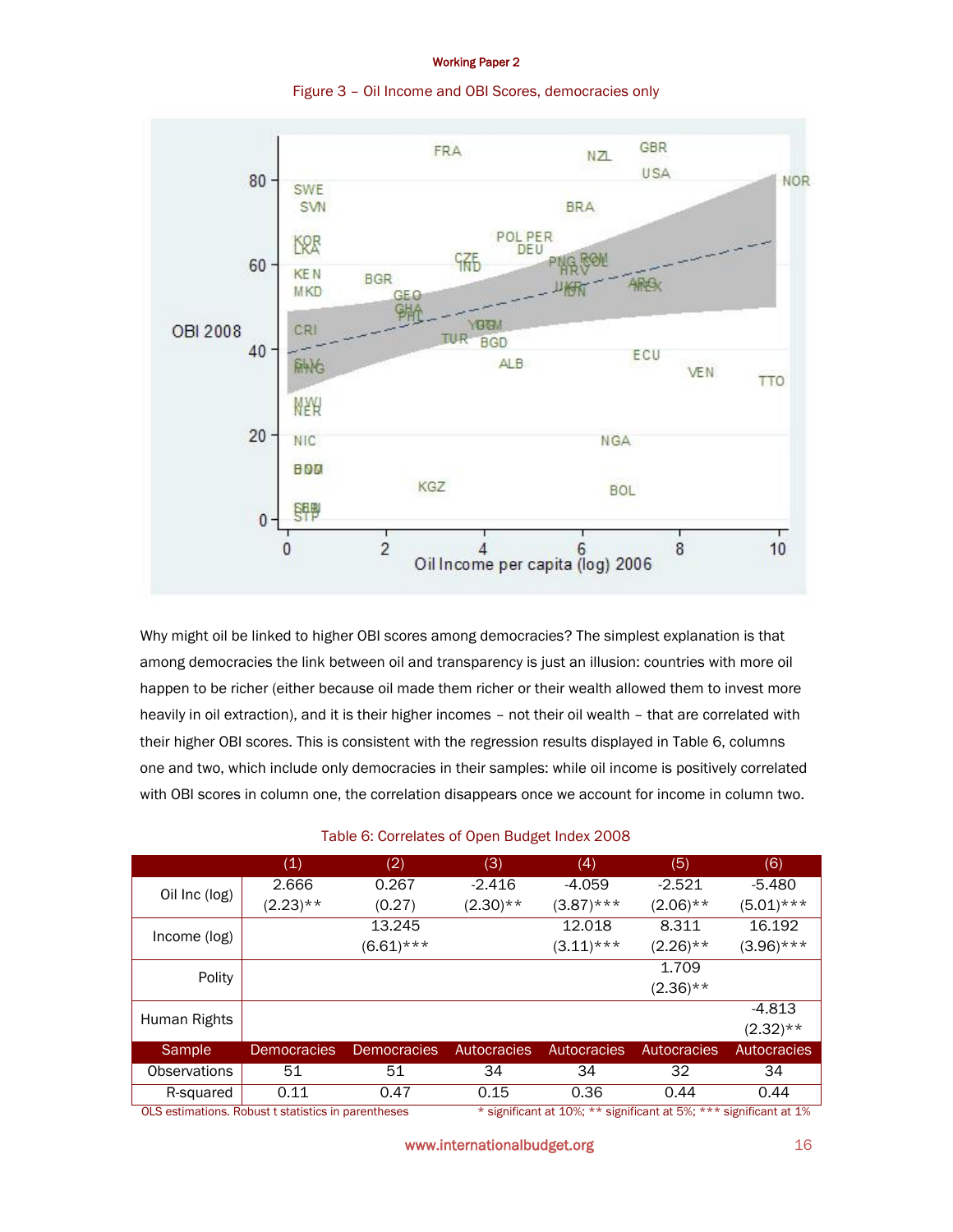Yet among authoritarian states, the effects of oil do not appear to be spurious. Figure 4 displays the oil income and OBI scores of the autocratic states; the downward-sloping line indicates a negative correlation. The very worst performers remain the five countries in the lower-right quadrant: Equatorial Guinea, Saudi Arabia, Angola, Algeria, and Congo Republic. The best-performing oil autocracy is Russia: although it has about the same level of transparency as *democracies* with similar incomes (as seen in Figure 1, where it lies almost precisely on the regression line), it is uniquely transparent for an oil-producing autocracy. No other oil-rich autocracy has a 2008 OBI score above 37; Russia's score is 58. I return to the Russia case in the conclusion.





The bivariate regression in Table 6, column 3, shows that among autocracies there is a statistically significant negative correlation between oil and OBI scores – and that controlling for county incomes (column 4) increases the size and statistical significance of the "oil income" variable. While oil seems to increase transparency in democracies because it makes them richer, oil seems to reduce transparency in autocracies, *despite* making them richer.

Many earlier studies find that oil makes countries less democratic overall; is this reduced budget transparency merely a consequence of this reduced accountability? To explore this possibility, in column four I add to the model *Polity,* an indicator drawn from the Polity IV dataset that measures a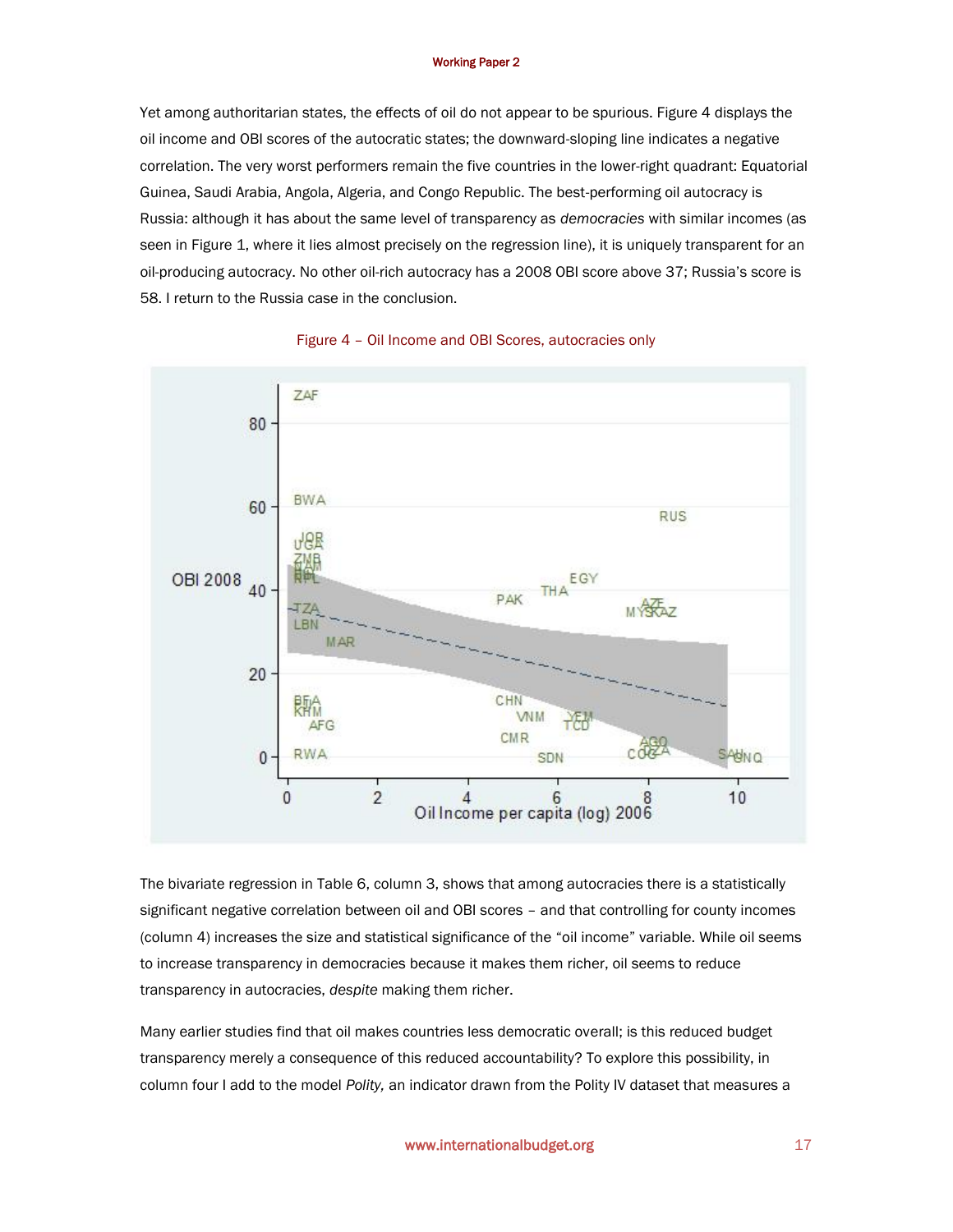country's regime type on a 21-point scale; this allows us to control for variations in the accountability of autocratic states. The *Oil Income* variable remains significantly correlated with less transparency.

It is also possible that oil makes autocratic regimes more repressive, and their lower OBI scores are simply an artifact of this repression. I probe this issue in column 5 by replacing *Polity* with a variable called *Human Rights,* which I take from the Cingranelli-Richards data, and that gauges the annual incidence of torture, extrajudicial killing, political imprisonment, and disappearances that are attributable to the government. Once again, the *Oil Income* variable remains significantly linked to lower OBI scores, even after accounting for variations in human rights abuses among autocracies. These regressions suggest oil has an additional impact on the quality of governance – reducing its budget transparency, above and beyond its effects on government accountability.

Is oil linked to a *specific* facet of budget transparency, or simply to an overall measure like the OBI score? One way to find out is to once again divide the OBI score into its three subcomponents, and see which ones are affected by a country's oil income (Table 7). The first column shows once again the link between a country's *Oil Income* and its OBI score; the following three columns replace the OBI score with its three subcomponents. In each case, *Oil Income* is correlated with less transparency – through a weaker role for the legislature (column 2), a weaker supreme audit institution (column 3), and a more opaque budgeting process in the executive branch (column 4). Oil wealth is not merely linked to a single feature of budget transparency, but to each of its measured features.

|                                                                                                                          | (1)         | (2)                            | (3)                 | (4)          |
|--------------------------------------------------------------------------------------------------------------------------|-------------|--------------------------------|---------------------|--------------|
|                                                                                                                          | <b>OBI</b>  | Legislative<br><b>Strength</b> | <b>SAI Strength</b> | <b>OBI</b>   |
|                                                                                                                          | $-4.059$    | $-1.910$                       | $-2.963$            | $-2.476$     |
| Oil Income (log)                                                                                                         | $(3.87)***$ | $(2.23)$ **                    | $(2.32)$ **         | $(2.98)$ *** |
|                                                                                                                          | 12.018      | 4.530                          | 8.418               | 7.860        |
| Income (log)                                                                                                             | $(3.11)***$ | (1.45)                         | $(1.88)^*$          | $(2.35)$ **  |
| <b>SAI Strength</b>                                                                                                      |             |                                |                     | 0.291        |
|                                                                                                                          |             |                                |                     | $(2.02)^*$   |
| Legislative Strength                                                                                                     |             |                                |                     | 0.378        |
|                                                                                                                          |             |                                |                     | $(2.00)*$    |
|                                                                                                                          |             |                                |                     |              |
| <b>Observations</b>                                                                                                      | 34          | 34                             | 34                  | 34           |
| R-squared                                                                                                                | 0.36        | 0.13                           | 0.18                | 0.56         |
| * significant at 10%; ** significant at 5%; *** significant at 1%<br>OLS estimations. Robust t statistics in parentheses |             |                                |                     |              |

Table 7: Correlates of Open Budget Index 2008 Among Autocracies

Since we are analyzing a small number of cases – just 34 autocracies have OBI scores for 2008 – these results should be interpreted cautiously. If we use other definitions of democracy, we see a similar but somewhat weaker correlation between oil and opacity. In Table 8 columns 1 and 2, I replace the Cheibub, Gandhi, and Vreeland democracy measure with a dichotomized version of Polity,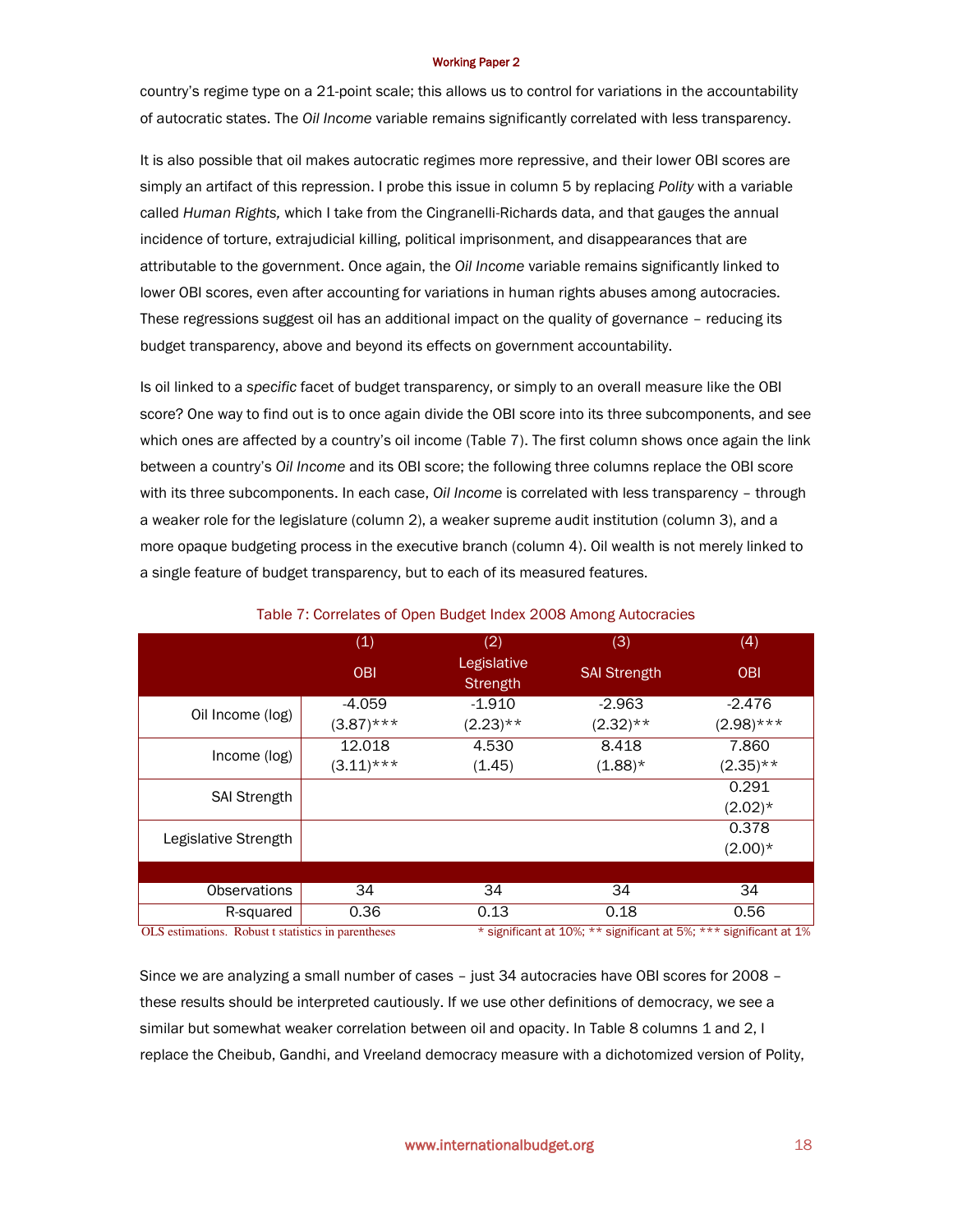in which countries with scores of "5" or below on the -10-+10 scale are classified as "autocracies."<sup>23</sup> In the bivariate OLS regression in column 1, *Oil Income* is negatively correlated with OBI scores among autocracies, but falls short of statistical significance; once we control for income in column 2, the *Oil Income* coefficient doubles in size and becomes significant at the .05 level. In column 3 and 4 I identify non-democracies using Freedom House's classification of countries that are either "partly free" or "not free"; again, the negative correlation between *Oil Income* and budget transparency falls short of statistical significance in column three, but more than doubles in size and becomes highly significant when income is controlled for in column 4.<sup>24</sup>

|                     | $\left( 1\right)$                                   | $\left( 2\right)$                   | (3)                                                                                                                                                                                                                                     | (4)                |
|---------------------|-----------------------------------------------------|-------------------------------------|-----------------------------------------------------------------------------------------------------------------------------------------------------------------------------------------------------------------------------------------|--------------------|
|                     | $-1.366$                                            | $-2.540**$                          | $-1.189$                                                                                                                                                                                                                                | $-2.818***$        |
| Oil Income (log)    | (0.967)                                             | (1.165)                             | (0.884)                                                                                                                                                                                                                                 | (1.019)            |
|                     |                                                     | 6.348                               |                                                                                                                                                                                                                                         | $8.814***$         |
| Income (log)        |                                                     | (4.434)                             |                                                                                                                                                                                                                                         | (3.266)            |
| Sample              | <b>Polity Autocracies</b>                           | <b>Polity</b><br><b>Autocracies</b> | FH Partly/Not Free                                                                                                                                                                                                                      | FH Partly/Not Free |
| <b>Observations</b> | 32                                                  | 32                                  | 51                                                                                                                                                                                                                                      | 51                 |
| R-squared           | 0.059<br>ALA CHARLES AND COMMUNICATIONS OF A STREET | 0.115                               | 0.037<br>design and the control of the product of the state of the state of the state of the state of the state of the state of the state of the state of the state of the state of the state of the state of the state of the state of | 0.150              |

#### Table 8: Correlates of Open Budget Index 2008 – alternative democracy measures

OLS estimations. Robust t statistics in parentheses \* \* significant at 10%; \*\* significant at 5%; \*\*\* significant at 1%

In short, among democracies oil wealth is correlated with greater budget transparency, although this could merely reflect the greater wealth of the oil producers. But oil seems to be bad for budget transparency in autocracies, and adversely affects each subcomponent of a country's OBI score.

## 6 Non-fuel Mineral Wealth and Budget Transparency

Non-fuel mineral wealth strangely has the opposite relationship with budget transparency: among democracies, there is no link; but among autocracies, mineral wealth is associated with *greater*  transparency.

In Table 9 column 1, mineral wealth among all states is correlated with higher OBI scores, a pattern that holds in column 2 when we control for income. When we divide the sample into autocracies and democracies, however, we see that mineral rents are unrelated to transparency in democracies (columns 3 and 4), but strongly associated with greater transparency in autocracies, whether or not we control for income (columns 5 and 6. When the OBI index is divided into its three subcomponents, *Mineral Rents* is strongly correlated with each part of the budget process (not shown). Using the

 $^{23}$  I chose five as the cut-point to generate a similar number of autocracies and democracies as the Cheibub, Gandhi, and Vreeland measure. The results are unchanged if the cut-point is raised to six or lowered to zero. To avoid losing observations, I gave three countries that are not scored by Polity – Afghanistan, Bosnia, and Sao Tome – the same designations as Cheibub et al in Cheibub, Jose Antonio, Jennifer Gandhi, and James R. Vreeland, "Democracy and Dictatorship Revisited," *Public Choice*, vol. 143, no. 1-2 (April 2010), pp. 1-35.

<sup>&</sup>lt;sup>24</sup> If we look at Freedom House's "partial democracies" alone – just eight of whom are oil producers – there is no obvious link between oil and budget transparency.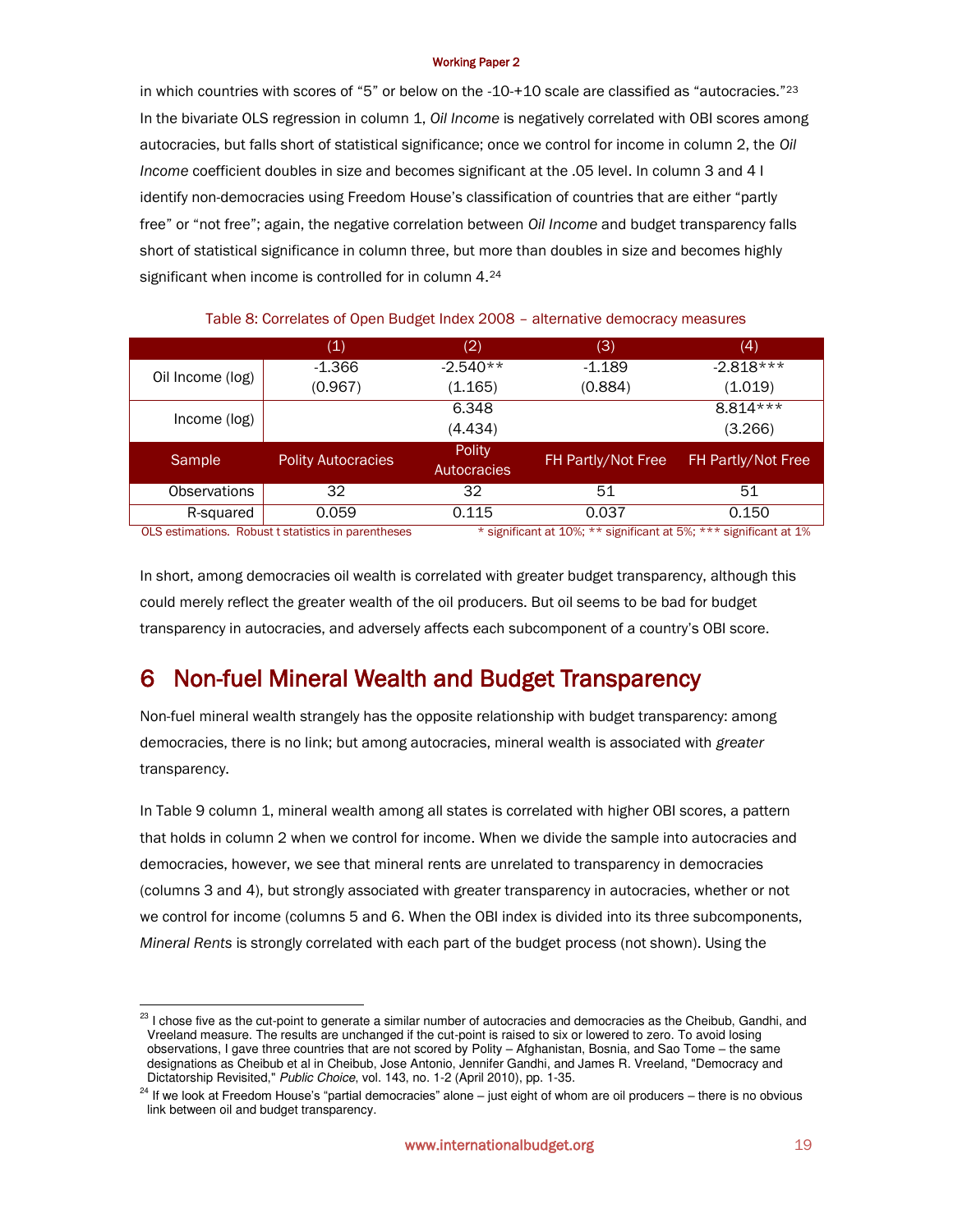alternative measures of democracy described above (Table 10), the results are unchanged: among autocracies, non-fuel mineral wealth is associated with heightened budget transparency.

|                                                    | (1)      | (2)        | (3)                | (4)                                                                                                     | (5)         | (6)         |
|----------------------------------------------------|----------|------------|--------------------|---------------------------------------------------------------------------------------------------------|-------------|-------------|
| Mineral                                            | 4.690*** | $2.972**$  | 2.553              | 0.798                                                                                                   | $6.591***$  | $6.420***$  |
| Rents (log)                                        | (1.306)  | (1.278)    | (1.757)            | (1.447)                                                                                                 | (1.722)     | (1.764)     |
|                                                    |          | $11.15***$ |                    | $13.34***$                                                                                              |             | 1.081       |
| Income (log)                                       |          | (2.193)    |                    | (1.923)                                                                                                 |             | (3.339)     |
| Sample                                             | All      | All        | <b>Democracies</b> | Democracies                                                                                             | Autocracies | Autocracies |
| Observations                                       | 84       | 84         | 50                 | 50                                                                                                      | 34          | 34          |
| R-squared                                          | 0.117    | 0.354      | 0.039              | 0.480                                                                                                   | 0.299       | 0.301       |
| OLO setimentiana. Debuat tiettation in novemberges |          |            |                    | $\pm$ airmificant at $4.00/\sqrt{2}$ the airmificant at $E0/\sqrt{2}$ the airmificant at $4.0/\sqrt{2}$ |             |             |

## Table 9: Correlates of Open Budget Index 2008 – Non-fuel Minerals

OLS estimations. Robust t statistics in parentheses \* significant at 10%; \*\* significant at 5%; \*\*\* significant at 1%

#### Table 10: OBI 2008 and Non-fuel Minerals – alternative democracy measures

|                     | $\left( 1\right)$ | (2)                | (3)           | (4)           |
|---------------------|-------------------|--------------------|---------------|---------------|
| Mineral Rents (log) | $0.241***$        | $0.241***$         | $0.207***$    | $0.199***$    |
|                     | (0.0493)          | (0.0508)           | (0.0549)      | (0.0581)      |
| Income (log)        |                   | 0.290              |               | 2.348         |
|                     |                   | (3.374)            |               | (2.850)       |
| Sample              | Polity            | Polity autocracies | FH Partly/Not | FH Partly/Not |
|                     | autocracies       |                    | Free          | Free          |
| <b>Observations</b> | 32                | 32                 | 51            | 51            |
| R-squared           | 0.225             | 0.226              | 0.104         | 0.117         |

OLS estimations. Robust t statistics in parentheses \* significant at 10%; \*\* significant at 5%; \*\*\* significant at 1%

Figure 5 shows the relationship between the log of *Mineral Rents* and budget transparency among autocracies in a scatterplot: autocracies with abundant non-fuel minerals like South Africa, Botswana, Russia, Zambia and Namibia are in the upper-right quadrant; autocracies with little non-fuel minerals like Burkina Faso, Angola, Vietnam and Equatorial Guinea are clustered in the lower-left corner.

Are these opposing patterns – less transparency in the oil autocracies but more transparency in the mineral autocracies – an artifact of the non-random sample of countries rated in the OBI? One way to check is by looking at a similar transparency measure that is available for a larger number of states – the "Freedom of the Press" scores produced by Freedom House. The simple correlation between the two indicators is .65; a scatterplot (Figure 6) shows they are at least broadly correlated.

As Figures 7 and 8 suggest, *Oil Income* and *Mineral Rents* have the same relationships with *Freedom of the Press* as they do with *OBI,* even though there are 74 autocracies with *Freedom of the Press*  scores but just 34 autocracies with OBI scores.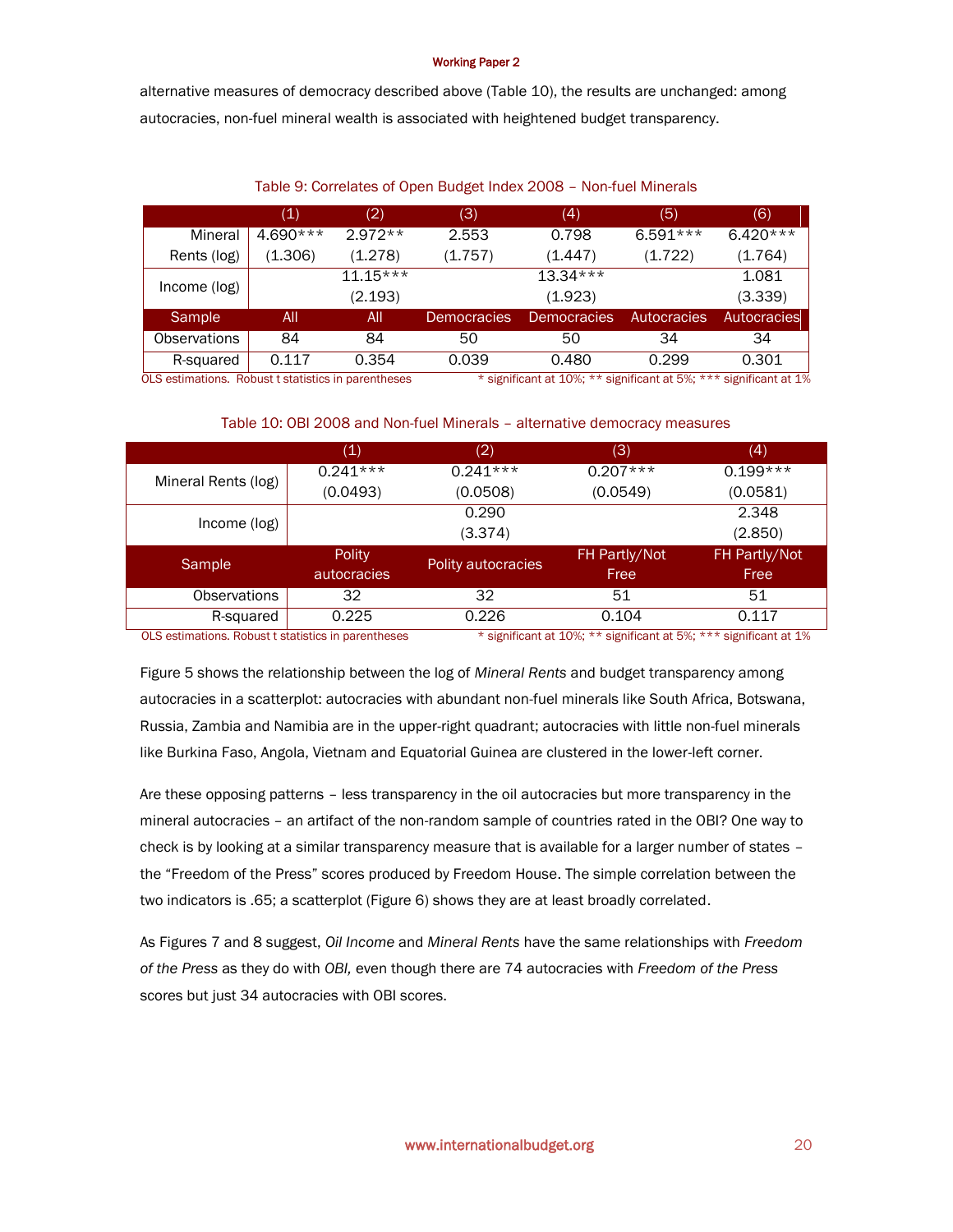

Figure 5: Non-fuel Mineral Rents and OBI Scores, autocracies only



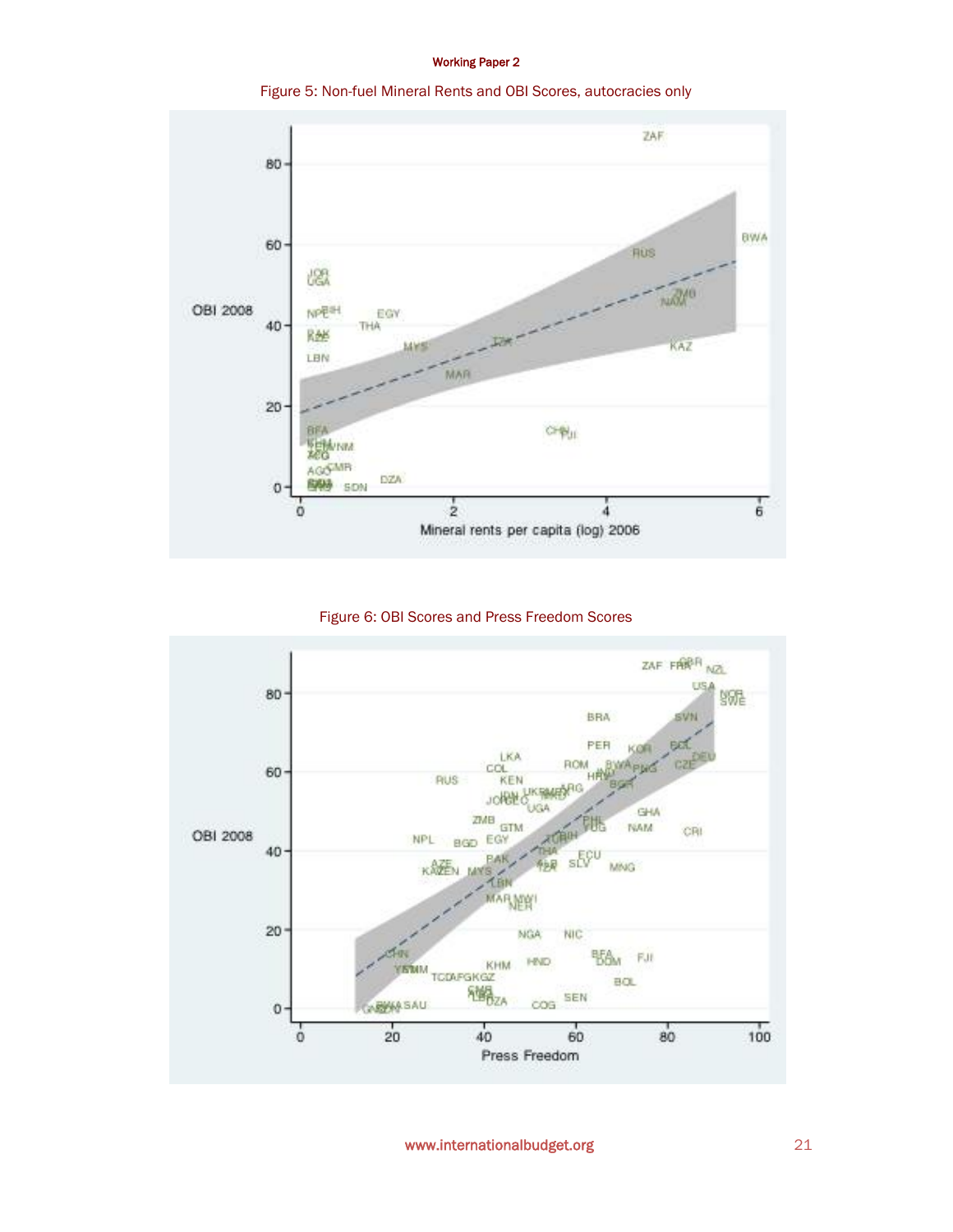





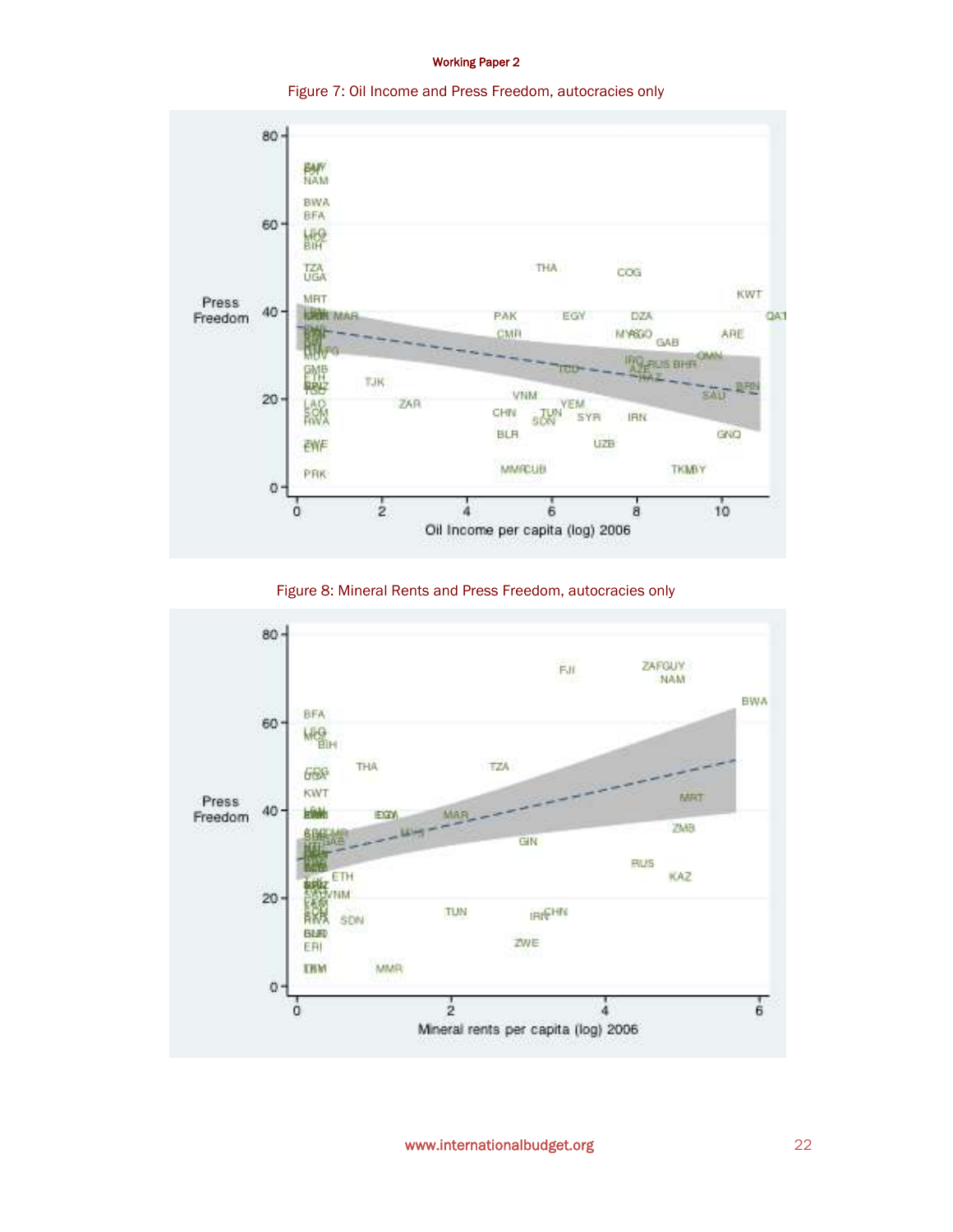## 7 Explaining the Impact of Mineral Wealth

Why do oil wealth and non-fuel mineral wealth have strong and opposing effects on budget transparency? Our ability to distinguish among the competing explanations is quite limited, due to the scarcity of transparency data; still, it is possible to make some modest inferences about three of the four factors discussed above.

If oil autocracies were less transparent because they needed less foreign investment, we should observe a) no correlation among oil states between foreign investment transparency and b) a correlation among non-oil states between foreign investment and transparency.25 Table 11 columns one and two include only oil states; whether or not we control for income, there appears to be no link between foreign investment inflows (measured on a per capita basis) and transparency, consistent with the first claim. Columns three and four include only the non-oil states; there is once again no link between foreign investment and budget transparency, which is *not* consistent with the second claim. This suggests there is little *prima facie* evidence that reduced pressures for FDI explain the lack of transparency in the oil states.

|              | (1)             | $\left( 2\right)$ | (3)                      | $\left( 4\right)$ |
|--------------|-----------------|-------------------|--------------------------|-------------------|
|              | <b>OBI 2008</b> | <b>OBI 2008</b>   | <b>OBI 2008</b>          | <b>OBI 2008</b>   |
| FDI inflows  | $-0.00377$      | $-0.00126$        | $-0.00929$               | $-0.0113$         |
|              | (0.00824)       | (0.00440)         | (0.0143)                 | (0.00846)         |
|              |                 | $20.36***$        | $\overline{\phantom{0}}$ | $12.78***$        |
| Income (log) |                 | (4.253)           |                          | (2.033)           |
| Sample       | Oil states      | Oil states        | Non-oil states           | Non-oil states    |
| Observations | 30              | 30                | 47                       | 47                |
| R-squared    | .009            | .458              | .011                     | .396              |

## Table 11: Causal Mechanisms – FDI

OLS estimations. Robust t statistics in parentheses \* significant at 10%; \*\* significant at 5%; \*\*\* significant at 1%

We can also do a simple check of the EITI hypothesis. If EITI pressures were responsible for the exception transparency of mineral-producing autocracies, we would expect that most highlytransparent mineral autocracies would be EITI members. Consider once again Figure 5: the authoritarian mineral producers that are relatively transparent are in the Northeast quadrant of the scatterplot. Of these five – South Africa, Russia, Botswana, Namibia and Zambia – only one (Zambia) is a member of EITI. In fact, the mineral-producing autocracies that are EITI members (Zambia and Kazakhstan) have *lower* OBI scores than the mineral-producing autocracies than are not members, although the differences are not statistically significant.26 There is no *prima facie* evidence that pressures from EITI can explain why the mineral producers are more transparent than the oil producers.

 $\overline{a}$  $^{25}$  There are too few mineral-rich autocracies – just six – to examine the third claim: that among mineral-producing autocracies, transparency is correlated with more FDI.

<sup>&</sup>lt;sup>26</sup> This holds true whether we look only at autocracies or at all states.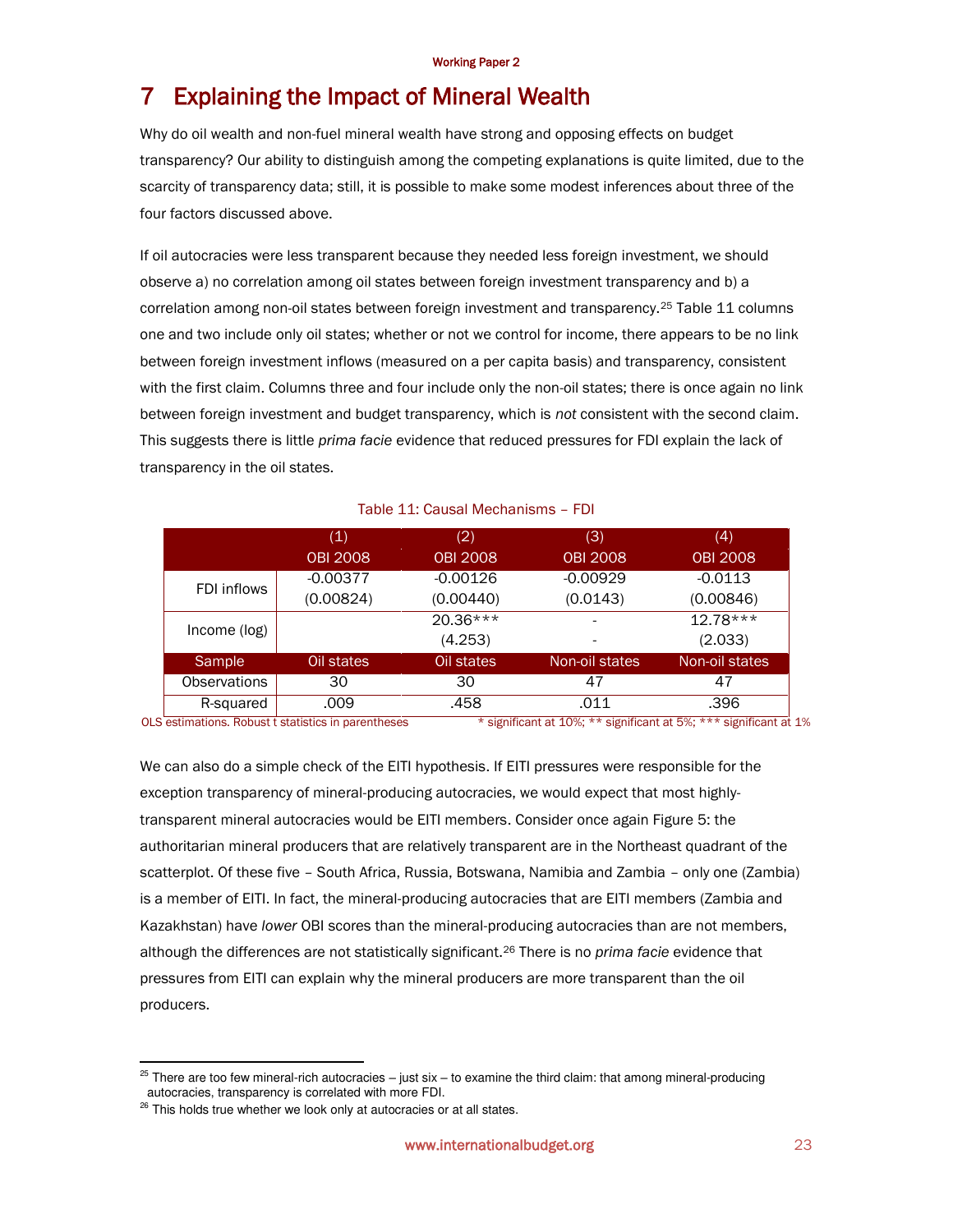The evidence is more promising for the final claim, that oil leads to less transparency because it helps autocrats maintain control. Table 12 (column 1) shows a simple OLS regression in which a country's income per capita is positively correlated, and its *Oil Income* is negatively correlated, with its Polity score. When a term interacting *Oil Income* and OBI scores is added to the model (column 2), it is significantly and negatively correlated with *Polity,* and its inclusion causes *Oil Income* to change signs and become positively correlated with *Polity.* Adding the *OBI 2008* score to the model, in addition to the interaction term (column 3), does not change the basic result, although it causes *Oil Income* to lose statistical significance. This could be interpreted as evidence that oil wealth only makes countries less democratic when it is paired with less transparency. For oil-funded autocrats, low transparency might be essential for maintaining power.

|                     | (1)        | (2)               | (3)               |
|---------------------|------------|-------------------|-------------------|
| Income (log)        | $0.988***$ | $0.595***$        | 0.358             |
|                     | (0.171)    | (0.191)           | (0.234)           |
| Oil Income (log)    | $-0.260**$ | $0.441***$        | 0.192             |
|                     | (0.103)    | (0.156)           | (0.143)           |
| OBI *Oil Inc (log)  |            | $-0.0100***$      | $-0.00531**$      |
|                     |            | (0.00199)         | (0.00244)         |
| <b>OBI 2008</b>     |            |                   | $0.0363**$        |
|                     |            |                   | (0.0164)          |
| Sample              | All states | <b>All States</b> | <b>All States</b> |
| <b>Observations</b> | 83         | 83                | 83                |
| R-squared           | .240       | .405              | .440              |

### Table 12: Causal Mechanisms - Democracy

OLS estimations. Robust t statistics in parentheses \* significant at 10%; \*\* significant at 5%; \*\*\* significant at 1%

## 8 Conclusion

This paper shows that in a nonrandom sample of 83 countries, mineral wealth is correlated with budget transparency in a limited and vexing way: there is no robust link between mineral wealth and budget transparency among democratic states, but among authoritarian states more oil is associated with less transparency, while more non-fuel minerals is associated with greater transparency.

Explaining this pattern is a challenge – due to both the limited availability of data, and puzzling differences between oil and non-oil minerals. I find no *prima facie* evidence that either foreign investment flows or EITI membership can explain these correlations. There is modest evidence that the diminished transparency of oil-funded autocracies has an important political function – and that it helps explain why oil tends to hinder democratic transitions. Still, there is no easy way to account for the ostensibly transparency-promoting effects of non-fuel minerals.

The failure to explain the effects of non-fuel minerals should not overshadow the significance of the paper's other findings. The most important may be that among autocracies – but only autocracies – more oil seems to lead to less transparency. In recent months, this link may have become stronger. The paper shows that Russia appears to be an important exception to the overall pattern, since it is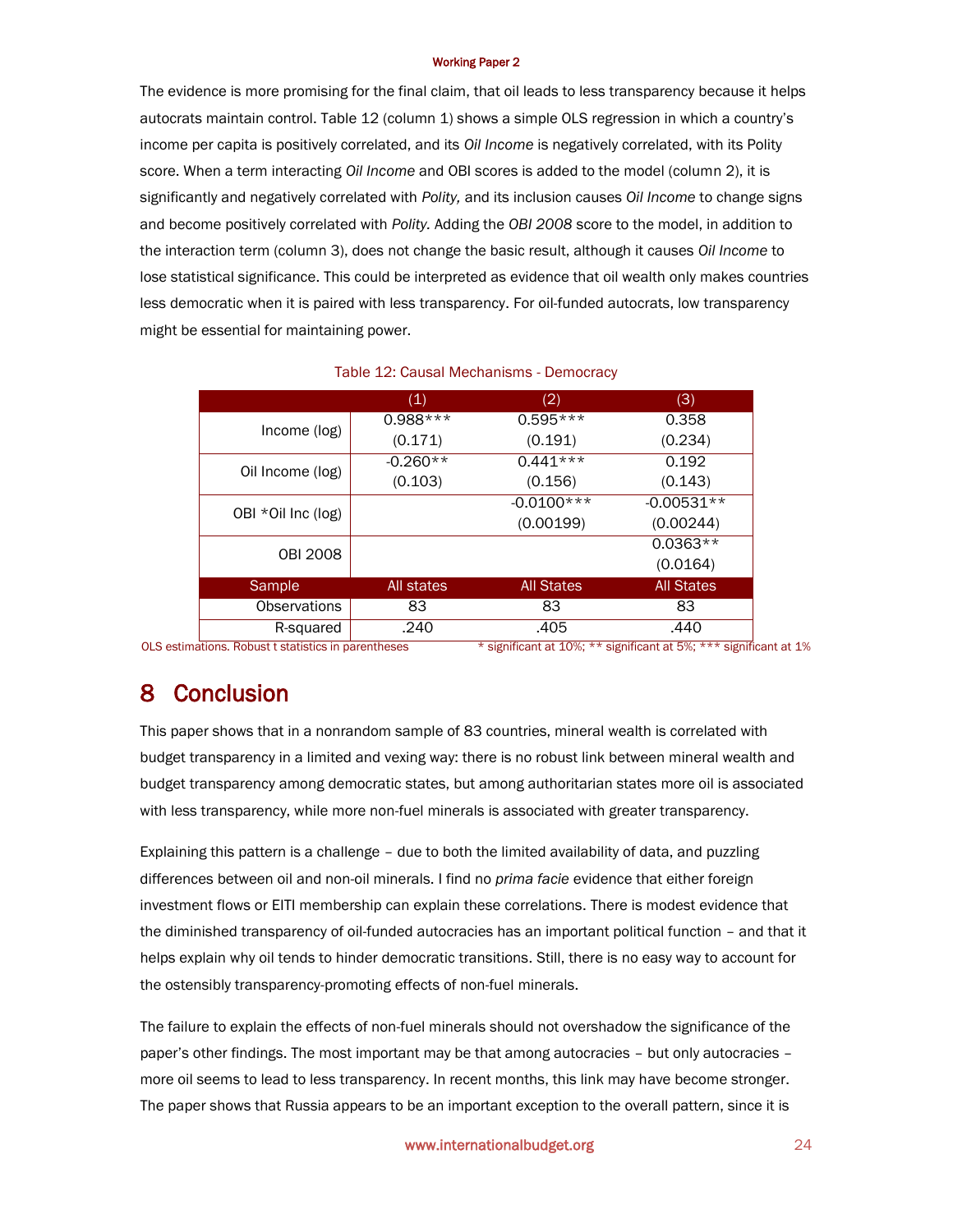both oil-rich and authoritarian but has relatively high transparency levels – much higher than the nextmost transparent oil autocracy. Unfortunately, in April 2010 much of this transparency disappeared when Prime Minister Vladimir Putin signed a decree that suspended the publication of information about the assets, revenues, and expenditures of Russia's two oil funds, as well as the government's oil and gas revenues.27 The suspension was to remain in effect until 2013 – well after Russia's upcoming 2012 elections. Russia is no longer an anomaly.

It may also be significant that oil wealth is not associated with less transparency in democracies; it may even be linked to greater transparency, although this correlation could easily be explained in other ways. This does not imply that transparency gains in democratic oil producers (and for that matter, non-fuel minerals producers) are unimportant: they may still lead to more accountability and less corruption. But if reduced transparency is an essential feature of oil-producing autocracies – a policy that is necessary for translating oil revenues into political power – it may imply that a) as long as they remain undemocratic, these governments will strongly resist pressures to become more transparent, and b) transparency increases in these states may be politically-destabilizing, causing autocrats to lose their grip on power.

A priority for future studies will be to explain the different affects of petroleum and non-fuel minerals. There are some important differences between petroleum and hard rock minerals. One is scale: petroleum wealth produces vastly more government revenues than non-fuel mineral wealth. The richest oil producer in 2006 – Qatar – produced about \$45,000 per capita worth of petroleum; the world's richest minerals producer, Chile, produced about \$1200 per capita. There were 25 autocracies that generated more than \$300 per capita from oil and gas, but not a single minerals producer.<sup>28</sup>

Still, the negative link between oil and transparency is not merely produced by countries with exceptional petroleum wealth. Even if we limit the sample of countries to oil producers that earned no more than \$300 per capita in oil and gas, the negative correlation remains.

Another potentially-significant difference is state ownership: in almost all autocracies, the state claims ownership of petroleum reserves and manages their extraction through a national oil company. Although the role of these companies varies considerably, most of them give oil-rich governments an easy way to cloak their finances. By contrast, the extraction of non-fuel minerals is more frequently carried out by the private sector, and state-owned minerals companies are less common. While this might explain why non-fuel mineral wealth does not have the transparency-reducing effects as petroleum wealth, it does not explain why it might have a transparency-enhancing effect.

 $27$  Se[e www.revenuewatch.org/news-article/russia/russia-suspends-most-oil-and-gas d](http://www.revenuewatch.org/news-article/russia/russia-suspends-most-oil-and-gas)isclosures.

<sup>&</sup>lt;sup>28</sup> The measure of minerals rent does not include, however, gemstones; if gemstones were counted, Botswana and perhaps a couple of other states would have higher totals.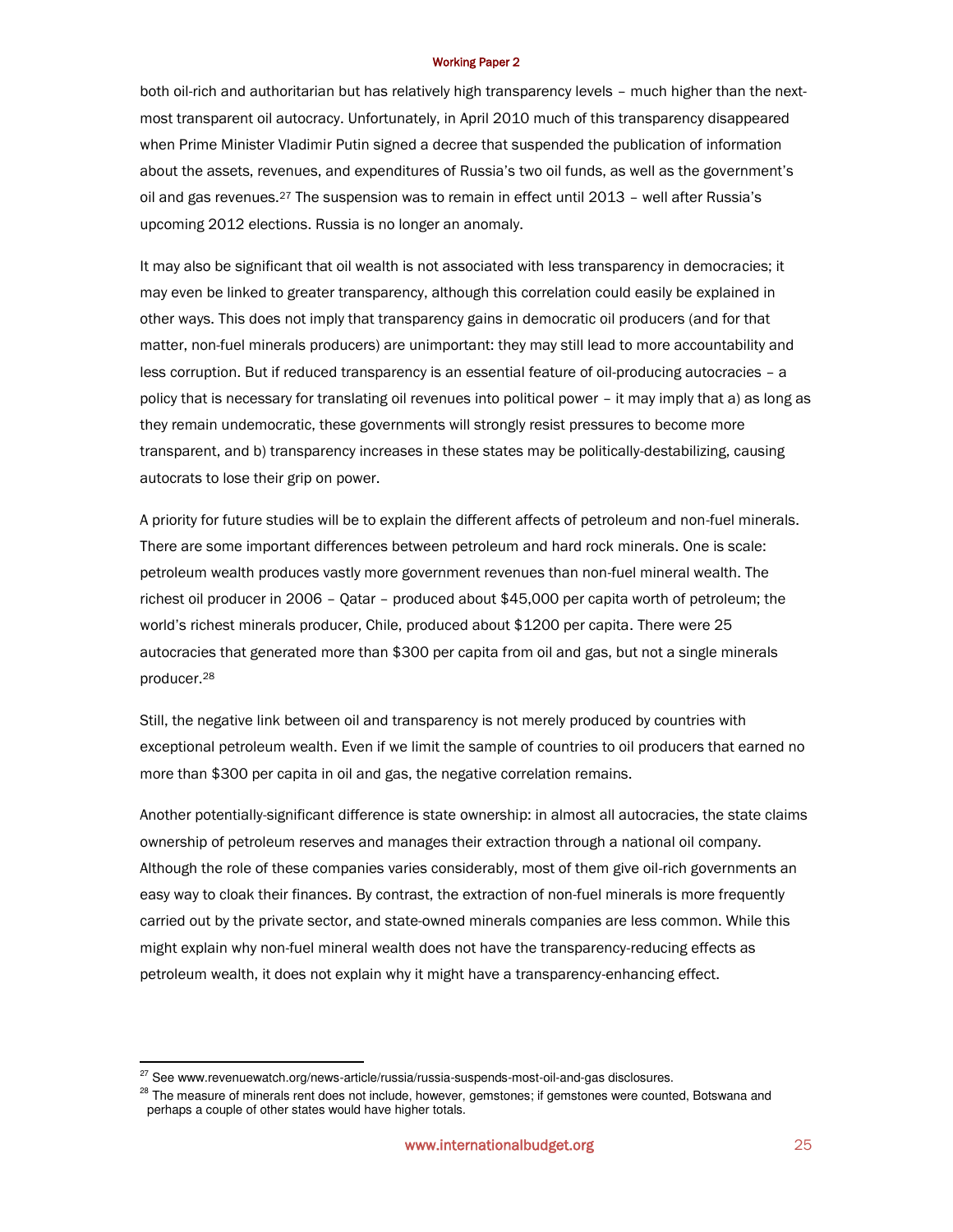## References

- Alexeev, Michael and Robert Conrad, "The Elusive Curse of Oil," *The Review of Economics and Statistics*, vol. 91, no. 3 (August 2009), pp. 586-598.
- Alnasrawi, Abbas, *The Economy of Iraq* (Westport, CT: Greenwood Press, 1994).
- Aslaksen, Silje, "Oil and Democracy: More Than a Cross-country Correlation?" *Journal of Peace Research*, vol. 47, no. 4 (July 2010), pp. 421-431.
- Beblawi, Hazem. "The Rentier State in the Arab World" in Hazem Beblawi and Giacomo Luciani (eds.), *The Rentier State* (New York: Croom Helm, 1987), pp. 49-62.
- Bellver, Ana and Daniel Kaufmann, "Transparenting Transparency: Initial Empirics and Policy Applications," World Bank (August 2005).
- "BP Statistical Review of World Energy," (London: British Petroleum, 2010).
- Brumberg, Daniel and Ariel Ahram, "The National Iranian Oil Company in Iranian Politics," Baker Institute for Public Policy, Rice University, 2007.
- Brunnschweiler, Christa N. and Erwin H. Butte, "The Resource Curse Revisited and Revised: A Tale of Paradoxes and Red Herrings," *Journal of Environmental Economics and Management*, vol. 55, no. 3 (May 2008), pp. 248-264.
- Cheibub, Jose Antonio, Jennifer Gandhi, and James R. Vreeland, "Democracy and Dictatorship Revisited," *Public Choice*, vol. 143, no. 1-2 (April 2010), pp. 1-35.
- de Renzio, Paolo and Diego Angemi, "Comrades or Culprits? Donor Engagement and Budget Transparency in Aid Dependent Countries," Paper presented at the 1<sup>st</sup> Global Conference on Transparency Research, Rutgers University (May 2011).
- Dunning, Thad, *Crude Democracy: Natural Resource Wealth and Political Regimes* (New York: Cambridge University Press, 2008).
- Egorov, Georgy, Sergei Guriev, and Konstantin Sonin, "Why Resource-Poor Dictators Allow Freer Media," *American Political Science Review*, vol. 103, no. 4 (November 2009), pp. 645-668.
- Frankel, Jeffrey A., "The Natural Resource Curse: A Survey," NBER Working Paper, no. 15836 (March 2010).
- Fung, Archon, Mary Graham, and David Weil, *Full Disclosure: The Perils and Promise of Transparency (*New York: Cambridge University Press, 2007).
- Gillies, Alexandra, "Reputational Concerns and the Emergence of Oil Sector Transparency as an International Norm," *International Studies Quarterly*, vol. 54, no. 1 (March 2010), pp. 103-126.
- Glennerster, Rachel and Yongseok Shin, "Is Transparency Good for You, and Can the IMF Help?" International Monetary Fund, IMF Working Paper 03/132 (June 2003).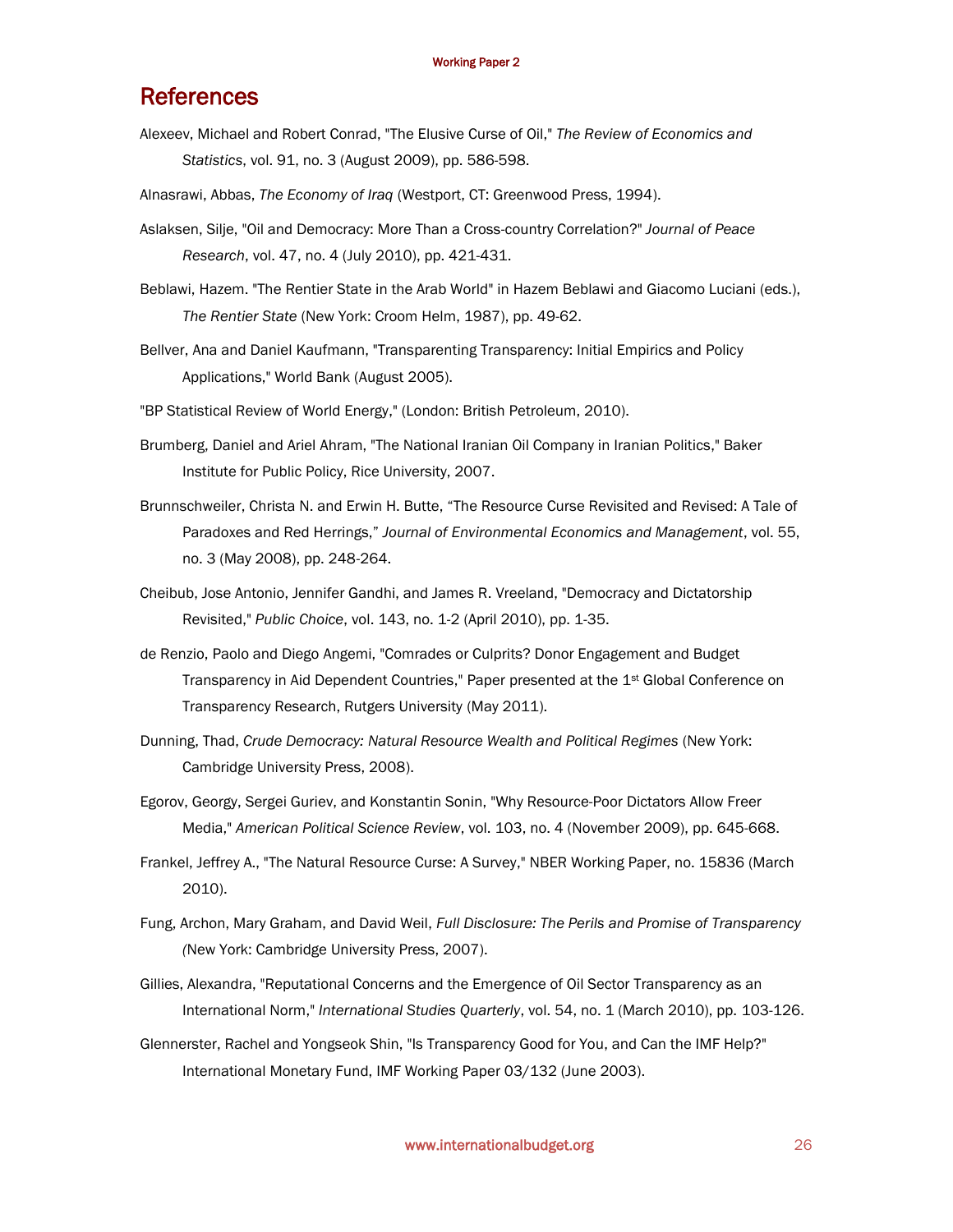- Hameed, Farhan, "Fiscal Transparency and Economic Outcomes," International Monetary Fund, IMF Working Paper 05/225 (December 2005).
- Hameed, Farhan, "Budget Transparency and Financial Markets," International Budget Partnership Working Paper, no. 1 (December 2011).
- International Budget Partnership, "The Open Budget Survey 2008," International Budget Partnership (2009).
- International Budget Partnership, "The Open Budget Survey 2010," International Budget Partnership (2010).
- Islam, Roumeen, "Do More Transparent Governments Govern Better?" World Bank Policy Research Working Paper (June 2003).
- Jensen, Nathan and Leonard Wantchekon, "Resource Wealth and Political Regimes in Africa," *Comparative Political Studies*, vol. 37, no. 9 (November 2004), pp. 816-841.
- Jones Luong, Pauline and Erika Weinthal, *Oil Is Not a Curse: Ownership Structure and Institutions in Soviet Successor States* (New York: Cambridge University Press, 2010).
- Kolstad, Ivar and Arne Wiig, "Is Transparency the Key to Reducing Corruption in Resource-Rich Countries?" *World Development*, vol. 37, no. 3 (March 2009), pp. 521-532.
- Mahdavi, Paasha, "Oil, Monarchy, Revolution and Theocracy: A Study on the National Iranian Oil Company," in David G Victor, David Hults, and Mark Thurber (eds), *Oil and Governance: State-Owned Enterprises and the World Energy Supply* (New York: Cambridge University Press, 2011), Chapter 6.
- Mahdavy, Hussein, "The Patterns and Problems of Economic Development in Rentier States: The Case of Iran," In M.A. Cook *Studies in Economic History of the Middle East* (London: Oxford University Press, 1970), pp. 428-467.
- Melhum, Halvor, Karl Moene, and Ragnar Torvik, "Institutions and the Resource Curse," *The Economic Journal*, vol. 116, no. 1 (January 2006), pp. 1-20.
- Morrison, Kevin, "Oil, Nontax Revenue, and the Redistributional Foundations of Regime Stability," *International Organization*, vol. 63, no. 1 (January 2009), pp. 107-138.
- Piotrowski, Suzanne (ed), *Transparency and Secrecy* (Lanham, MD: Lexington Books, 2010).
- PriceWaterhouseCoopers, *The Journal*, PriceWaterhouseCoopers (December 2002).
- Przeworski, Adam, Michael E. Alvarez, Jose Antonio Cheibub, and Fernando Limongi, *Democracy and Development: Political Institutions and Well-Being in the World, 1950-1990* (New York: Cambridge University Press, 2000).
- Ramsay, Kristopher W., "Revisiting the Resource Curse: Natural Disasters, the Price of Oil, and Democracy," *International Organization*, vol. 65, no. 3 (July 2009), pp. 507-529.